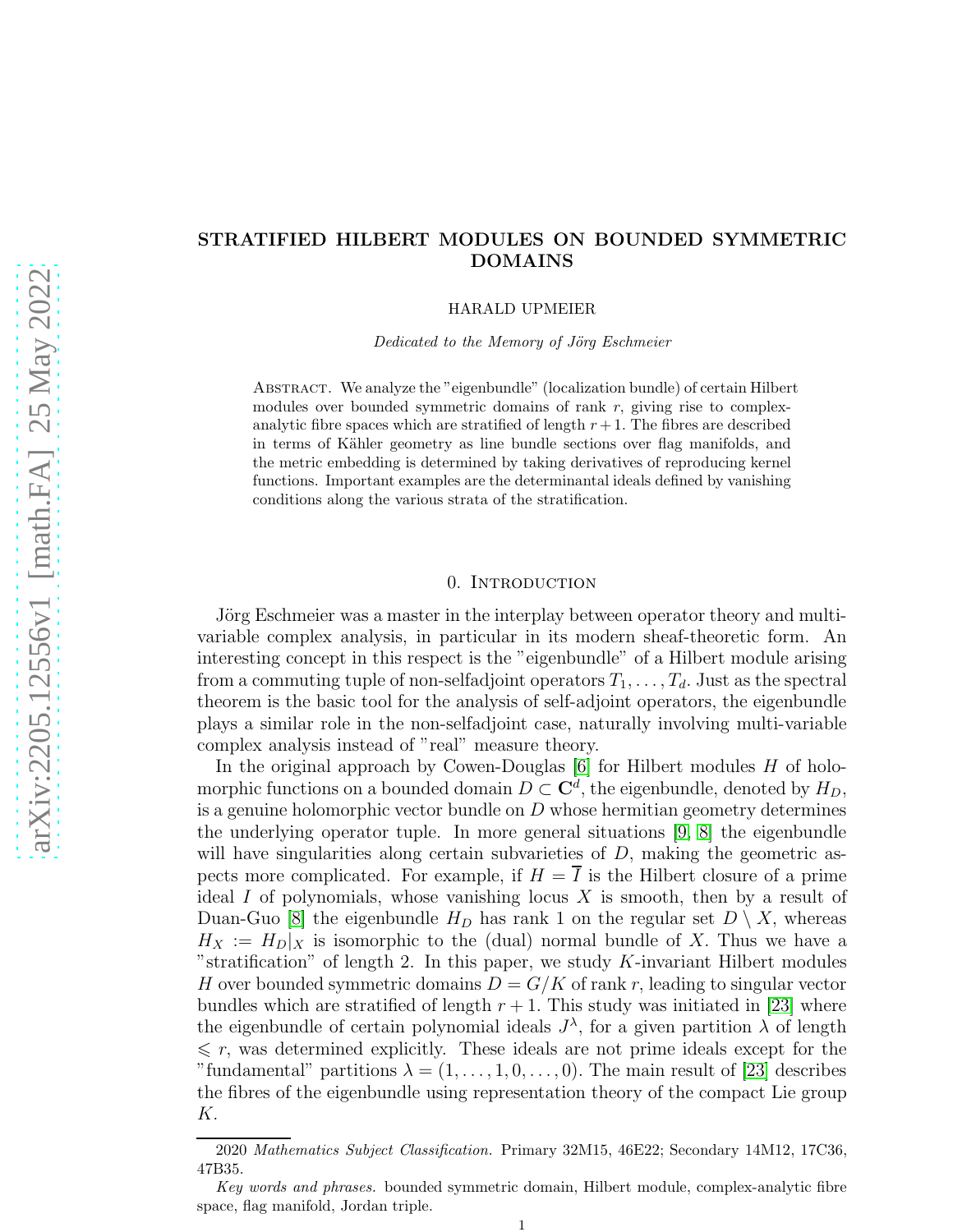The current paper extends and generalizes this analysis. For the partition ideals  $J^{\lambda}$  and Hilbert closures  $H = \overline{J}^{\lambda}$  we construct a Hilbert space embedding of the eigenbundle by taking certain derivatives of the reproducing kernel function of H. This is important to study the hermitian structure and is related to the "jet construction" introduced in [\[9\]](#page-25-1). Moreover, we give a holomorphic characterization of the eigenbundle in terms of holomorphic sections of line bundles over a flag manifold. Such a geometric characterization may also hold in more general situations. Beyond the setting of the partition ideals we consider arbitrary  $K$ -invariant polynomial ideals, in particular the so-called "determinantal" ideals which have a direct geometric meaning.

## 1. Hilbert Modules and their Eigenbundle

Let D be a bounded domain in a finite dimensional complex vector space  $E \approx$  $\mathbf{C}^d$ . Denote by  $\mathcal{P}_E \approx \mathbf{C}[z_1,\ldots,z_d]$  the algebra of all polynomials on E. A Hilbert space  $H$  of holomorphic functions  $f$  on  $D$  (supposed to be scalar-valued) is called a **Hilbert module** if for any polynomial  $p \in \mathcal{P}_E$  the multiplication operator  $T_p f := pf$  leaves H invariant and is bounded. Using the adjoint operators  $T_p^*$ , the closed linear subspace

<span id="page-1-0"></span>
$$
H_{\zeta} := \{ f \in H : T_p^* f = \overline{p(\zeta)} f \ \forall \ p \in \mathcal{P}_E \} \tag{1.1}
$$

is called the **joint eigenspace** at  $\zeta \in D$ . Since  $T_p T_q = T_{pq}$  for polynomials p, q it suffices to consider linear functionals or just the coordinate functions. The disjoint union

$$
H_D = \bigcup_{\zeta \in D} H_{\zeta}
$$

becomes a subbundle of the trivial vector bundle  $D \times H$ , which is called the **eigen**bundle of H, although it is not locally trivial in general. One also requires that the fibres have finite dimension and their union is total in H. The map  $\phi \mapsto [\phi]$ from  $H_{\zeta}$  to  $H/\overline{\mathcal{M}_{\zeta}H}$  is a Hilbert space isomorphism, with inverse map

$$
H/\overline{\mathcal{M}_{\zeta}H} \to H_{\zeta}, \quad f + \overline{\mathcal{M}_{\zeta}H} \mapsto \pi_{\zeta}f,
$$

where  $\pi_{\zeta}: H \to H_{\zeta}$  is the orthogonal projection. Thus  $H_{\zeta}$  becomes the "quotient" module" for the submodule  $\overline{\mathcal{M}_{\zeta}H}$ .

Classical examples of Hilbert modules are the **Bergman space**  $H^2(D)$  of squareintegrable holomorphic functions, whose reproducing kernel is called the Bergman kernel, and the **Hardy space**  $H^2(\partial D)$  if  $D$  has a smooth boundary  $\partial D$ . For general Hilbert modules  $H$ , a reproducing kernel function is a sesqui-holomorphic function  $\mathcal{K}(z,\zeta)$  on  $D\times D$  such that for each  $\zeta\in D$  the holomorphic function

$$
\mathcal{K}_{\zeta}(z):=\mathcal{K}(z,\zeta)
$$

belongs to  $H$ , and we have

$$
\psi(z) = (\mathcal{K}_z|\psi)_{H}
$$

for all  $\psi \in H$  and  $z \in D$ . Here  $(\phi | \psi)_H$  is the inner product, anti-linear in  $\phi$ . Thus H is the closed linear span of the holomorphic functions  $\mathcal{K}_{\zeta}$ , where  $\zeta \in D$  is arbitrary. If  $\phi_{\alpha}$  is any orthonormal basis of H then

$$
\mathcal{K}(z,\zeta)=\sum_{\alpha} \phi_{\alpha}(z)\overline{\phi_{\alpha}(\zeta)}.
$$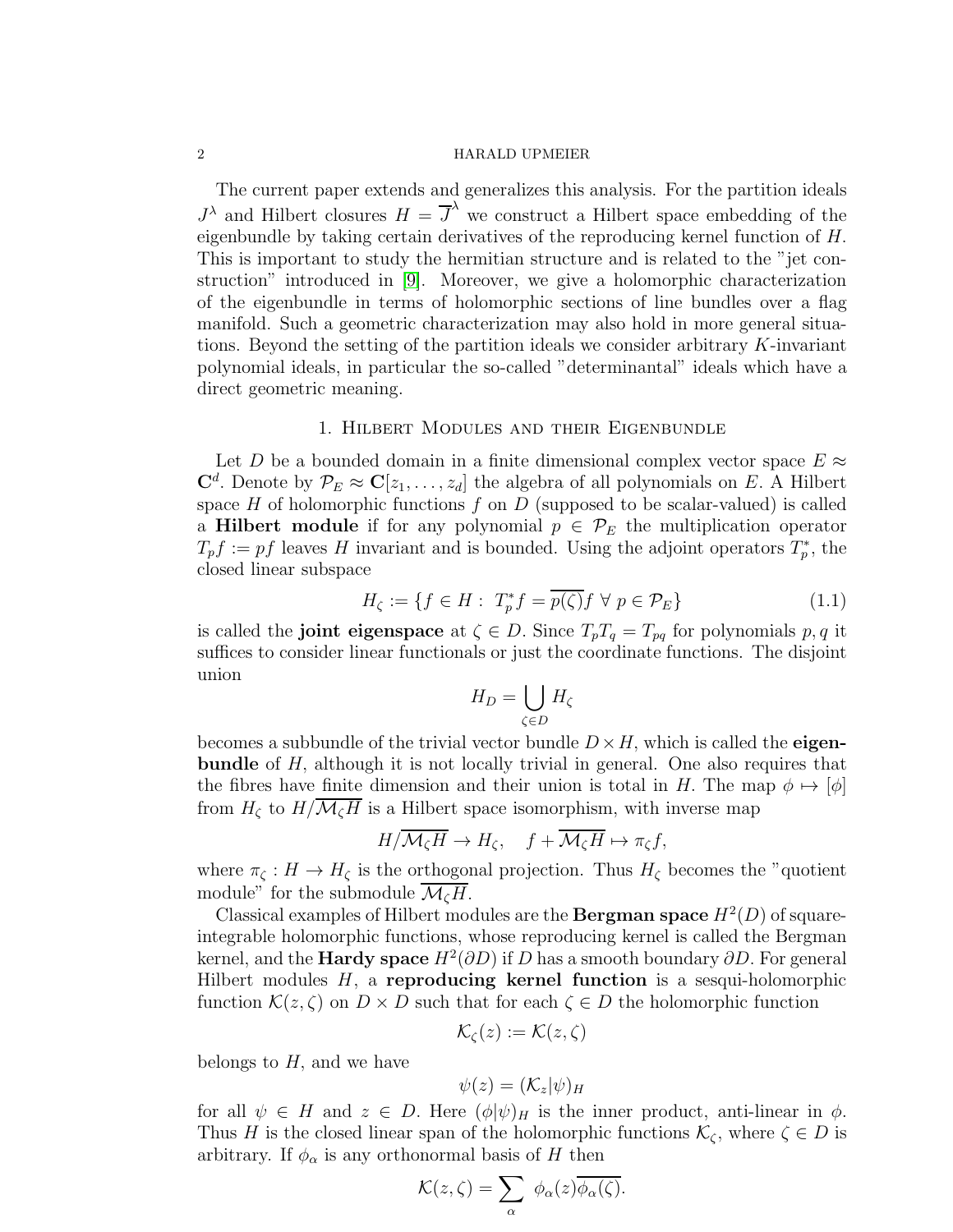For each  $\zeta \in D$  we have  $\mathcal{K}_{\zeta} \in H_{\zeta}$ , as follows from the identity

$$
(T_p^* \mathcal{K}_{\zeta} | \psi)_H = (\mathcal{K}_{\zeta} | p\psi)_H = p(\zeta) \psi(\zeta) = p(\zeta) (\mathcal{K}_{\zeta} | \psi)_H = (\overline{p(\zeta)} \mathcal{K}_{\zeta} | \psi)_H
$$

for  $p \in \mathcal{P}_E$  and  $\psi \in H$ .

If the reproducing kernel  $K$  has no zeros (e.g., the Bergman kernel of a strongly pseudo-convex domain) then the eigenbundle  $H_D$  is spanned by the functions  $\mathcal{K}_{\zeta}$ and hence becomes a hermitian holomorphic line bundle. In more general cases the kernel function vanishes along certain analytic subvarieties of D and the eigenbundle is not locally trivial, its fibre dimension can jump along the varieties and we obtain a singular vector bundle on  $D$ , also called a "linearly fibered complex analytic space" [\[13\]](#page-25-3). Such singular vector bundles are important in Several Complex Variables since they are in duality with the category of coherent analytic module sheaves, whereas (regular) vector bundles correspond to locally free sheaves. In [\[4\]](#page-25-4) the connection to coherent analytic module sheaves associated with  $H$  is made explicit.

An important class of Hilbert modules is given by the Hilbert closure  $H = \overline{I}$  of a polynomial ideal  $I \subset \mathcal{P}_E$ . In this case the fibres [\(1.1\)](#page-1-0) of the eigenbundle have finite dimension. More precisely, by [\[8\]](#page-25-2) we have  $H_D \approx I_E|_D$  for the "localization" bundle"  $I_E$  over E, with fibre

$$
I_{\zeta}:=I/\mathcal{M}_{\zeta}I
$$

at  $\zeta \in E$ . For any set of generators  $p_1, \ldots, p_t$  of I the linear map

$$
\mathbf{C}^t \to I_{\zeta}, \ (a_1, \ldots, a_t) \mapsto \mathcal{M}_{\zeta}I + \sum_{i=1}^t a_i \ p_i
$$

is surjective, showing that dim  $I_{\zeta} \leq t$ . In [\[4,](#page-25-4) Lemma 2.3] it is shown that  $f \in H_{\zeta}$ satisfies

$$
p_i(\zeta)f = (p_i|f)_H \mathcal{K}_\zeta
$$

for all i. This implies that the eigenbundle  $H_D$  restricted to the open dense subset

$$
\check{D} := \bigcup_{j=1}^t \{ \zeta \in D : \ p_j(\zeta) \neq 0 \}
$$

of D is a holomorphic line bundle spanned by the reproducing kernel  $\mathcal{K}_{\zeta}, \zeta \in D$ .

The behavior of  $H_D$  on the singular set  $D \setminus D$  is more complicated and has so far been studied mostly when the vanishing locus of the reproducing kernel is a smooth subvariety of  $D$ , for example given as a complete intersection of a regular sequence of polynomials. The case where  $I$  is a **prime ideal** whose vanishing locus X consists of **smooth points** has been studied by Duan-Guo [\[8\]](#page-25-2). They showed that for  $\zeta \in D \setminus X$ 

$$
H_{\zeta}=\langle \mathcal{K}_{\zeta}\rangle
$$

is the 1-dimensional span of the reproducing kernel vector, whereas for  $\zeta \in X$ 

$$
H_{\zeta} \approx T_{\zeta}^{\perp}(X)
$$

is isomorphic to the normal space (more precisely its linear dual.) Thus we have a stratification of length 2. We consider a more complicated situation for bounded symmetric domains  $D$  of arbitrary rank  $r$ , where we have a **stratification**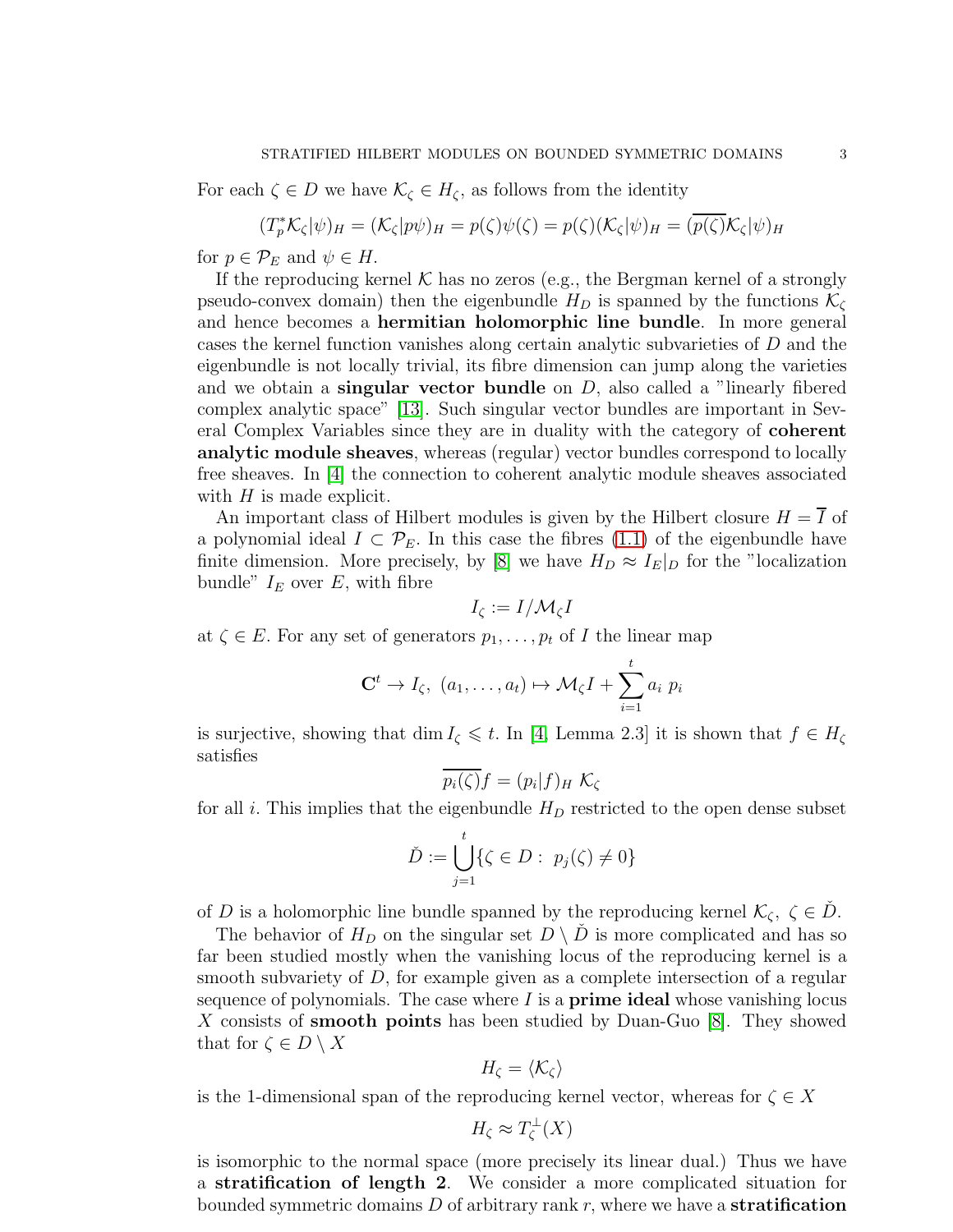of length  $r+1$ , the relevant varieties are not smooth and the ideal I is not prime in general.

# 2. K-invariant Ideals on Bounded Symmetric Domains

Let  $D = G/K$  be an irreducible bounded symmetric domain of rank r, realized as the (spectral) unit ball of a hermitian Jordan triple (J<sup>\*</sup>-triple) E. Let  $\{uv^*w\} \in E$ denote the Jordan triple product of  $u, v, w \in E$ . The compact Lie group K acts by linear transformations on E preserving the Jordan triple product. For background on the Jordan theoretic approach towards symmetric domains, see [\[2,](#page-25-5) [5,](#page-25-6) [12,](#page-25-7) [17,](#page-25-8) [21\]](#page-25-9). Let  $\mathcal{P}_E$  denote the algebra of all polynomials on E. Under the natural action

$$
(k \cdot f)(z) := f(k^{-1}z)
$$

of  $k \in K$  on functions f on E the polynomial algebra  $\mathcal{P}_E$  has a **Peter-Weyl** decomposition [\[20,](#page-25-10) [11\]](#page-25-11)

$$
\mathcal{P}_E = \sum_{\lambda \in \mathbf{N}_+^r } \mathcal{P}_E^{\lambda}
$$

into pairwise inequivalent irreducible K-modules  $\mathcal{P}_E^{\lambda}$ . Here  $N_{+}^{r}$  denotes the set of all partitions

$$
\lambda=(\lambda_1,\ldots,\lambda_r)
$$

of integers  $\lambda_1 \geq \ldots \geq \lambda_r \geq 0$ . The polynomials in  $\mathcal{P}_E^{\lambda}$  are homogeneous of degree  $|\lambda| := \lambda_1 + \ldots + \lambda_r$ . We often identify a partition  $\lambda$  with its **Young diagram** 

$$
[\lambda] = \{(i, j): 1 \leq i \leq r, 1 \leq j \leq \lambda_i\}.
$$

For fixed  $\mu \in \mathbf{N}_{+}^{r}$  denote by

$$
\pi^\mu: \mathcal{P}_E \to \mathcal{P}_E^\mu, \quad f \mapsto \pi^\mu f =: f^\mu
$$

the K-invariant projection onto  $\mathcal{P}_E^{\mu}$  $E<sub>E</sub>$ . As a consequence of Schur orthogonality we have [\[23,](#page-26-0) ]

<span id="page-3-0"></span>
$$
f^{\mu}(z) = \int\limits_K dk \ \chi_{\mu}(k) \ f(kz), \tag{2.1}
$$

where  $\chi_{\mu}$  denotes the character of the K-representation on  $\mathcal{P}_E^{\mu}$  $_E^\mu$ .

An ideal  $I \subset \mathcal{P}_E$  is called K-invariant if  $k \cdot f \in I$  for all  $k \in K$  and  $f \in I$ . A similar definition applies to Hilbert modules of holomorphic funtions on a Kinvariant domain. The formula [\(2.1\)](#page-3-0) implies that a K-invariant ideal (resp., Hilbert module) is a direct sum (resp., Hilbert sum) of its Peter-Weyl subspaces  $\mathcal{P}_E^{\mu}$  $_E^\mu$ .

For a given partition  $\lambda$  denote by  $J^{\lambda} \subset \mathcal{P}_E$  the K-invariant ideal generated by  $\mathcal{P}_E^{\lambda}$ . The first main result of [\[23\]](#page-26-0) asserts that  $J^{\lambda}$  has the Peter-Weyl decomposition

<span id="page-3-1"></span>
$$
J^{\lambda} = \sum_{\mu \geqslant \lambda} \mathcal{P}_E^{\mu},\tag{2.2}
$$

where  $\lambda \leq \mu$  means  $\lambda_i \leq \mu_i$  for all i. This is equivalent to the inclusion  $[\lambda] \subset [\mu]$ for the corresponding Young diagrams. As a consequence,  $J^{\mu} \subset J^{\lambda}$  if and only if  $\mu \geq \lambda$ . In this section we show that these "partition" ideals  $J^{\lambda}$  are fundamental for the study of general  $K$ -invariant ideals. Given a  $K$ -invariant ideal  $I$ , define  $I^{\sharp} := \{ \lambda \in \mathbf{N}_{+}^{r} : J^{\lambda} \subset I \}.$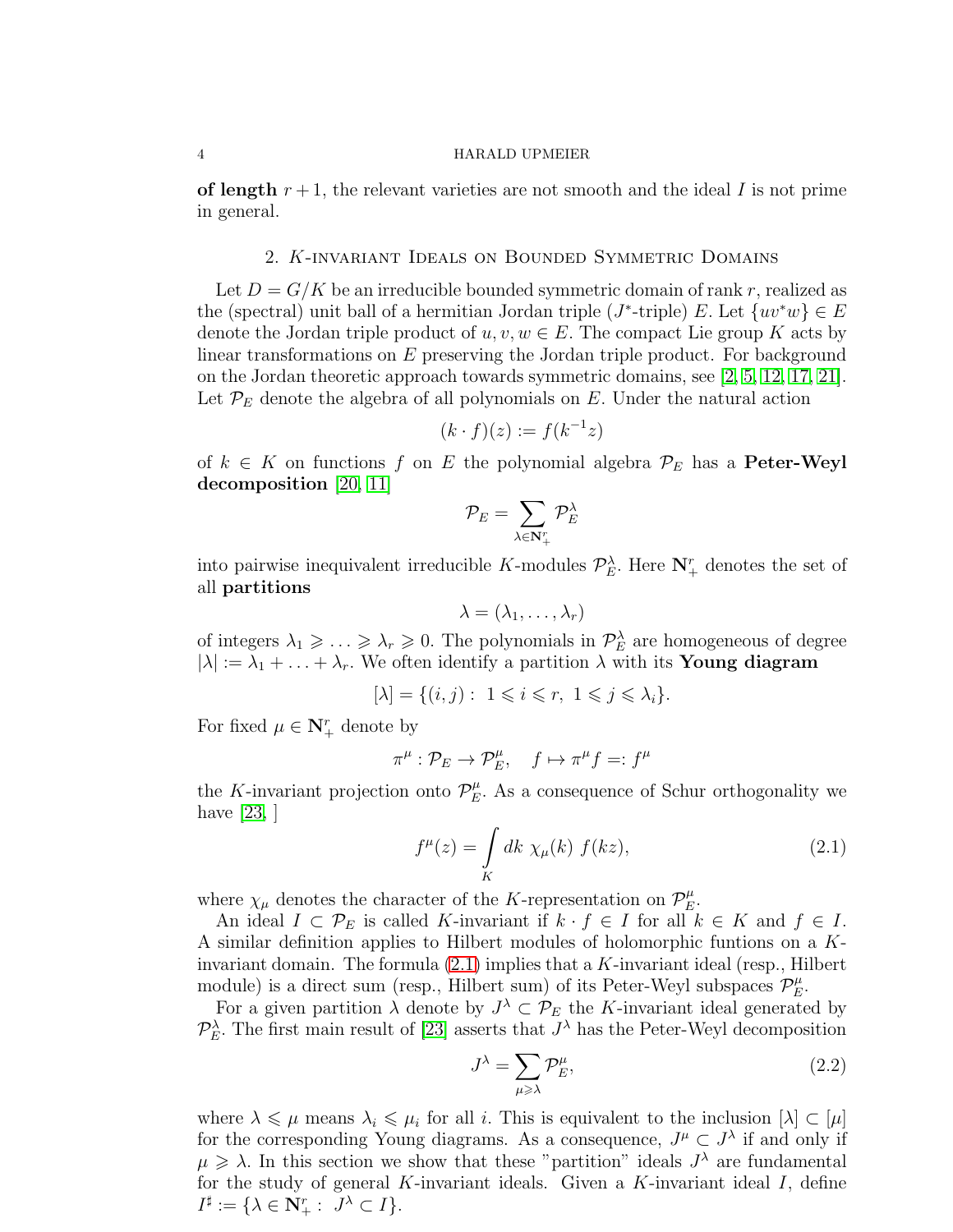<span id="page-4-0"></span>**Proposition 2.1.** Let  $I \subset \mathcal{P}_E$  be a K-invariant ideal. Then there is a finite set  $\Lambda \subset I^{\sharp}$  of partitions such that

$$
I = \sum_{\lambda \in \Lambda} J^{\lambda}.
$$

*Proof.* If  $f \in I$  then [\(2.1\)](#page-3-0) shows that  $f^{\mu}$  also belongs to I for all  $\mu \in \mathbb{N}_{+}^{r}$ . Let  $f_1, \ldots, f_t$  be a finite set of generators of I. Then their non-zero K-homogeneous parts belong to  $I$  and form a finite set of generators. Thus we may assume that each  $f_s \in \mathcal{P}_E^{\lambda_s}$  for some partition  $\lambda_s$ . We claim that

$$
I = \sum_{s=1}^{t} J^{\lambda_s} =: J.
$$

Since  $f_s \in I \cap \mathcal{P}_E^{\lambda_s}$  is non-zero, I is K-invariant and  $\mathcal{P}_E^{\lambda_s}$  is irreducible, it follows that  $\mathcal{P}_E^{\lambda_s} \subset I$  and hence  $J^{\lambda_s} \subset I$ . Thus  $J \subset I$ . Conversely, each generator  $f_s$  of  $I$ belongs to J. Therefore  $I \subset J$ .

A subset  $\Lambda \subset I^{\sharp}$  is called "full" if

$$
I = \sum_{\lambda \in \Lambda} J^{\lambda}.
$$

A subset  $A \subset I^{\sharp}$  is called "minimal" if  $\alpha \in A$  and  $\lambda < \alpha$  implies  $\lambda \notin I^{\sharp}$ , i.e.,  $J^{\lambda} \nsubseteq I$ .

<span id="page-4-1"></span>**Lemma 2.2.** Let  $A \subset I^{\sharp}$  be minimal and  $\Lambda \subset I^{\sharp}$  be full. Then  $A \subset \Lambda$ .

Proof. Suppose there exists  $\alpha \in A$  such that  $\alpha \notin \Lambda$ . Let  $p \in \mathcal{P}_E^{\alpha}$ . Then  $p \in J^{\alpha} \subset I$  $I=\sum$ λ∈Λ  $J^{\lambda}$  and therefore

$$
p = \sum_{\lambda \in \Lambda} f_{\lambda} \quad \text{(finite sum)}
$$

for some  $f_{\lambda} \in J^{\lambda}$ . By [\(2.2\)](#page-3-1) we have  $f_{\lambda}^{\alpha} = 0$  unless  $\alpha \geq \lambda$ . Since  $\alpha \notin \Lambda$  this implies

$$
p = p^{\alpha} = \sum_{\lambda \in \Lambda} f^{\alpha}_{\lambda} = \sum_{\lambda \in \Lambda, \ \alpha \geq \lambda} f^{\alpha}_{\lambda} = \sum_{\lambda \in \Lambda, \ \alpha > \lambda} f^{\alpha}_{\lambda} = 0
$$

since  $\{\lambda \in \Lambda : \lambda < \alpha\} = \emptyset$ . This is a contradiction.

**Corollary 2.3.** Every minimal set  $A \subset I^{\sharp}$  is finite.

*Proof.* By Proposition [2.1](#page-4-0) there exists a full set  $\Lambda \subset I^{\sharp}$  which is finite. By Lemma [2.2](#page-4-1) we have  $A \subset \Lambda$ . Hence A is finite.

**Proposition 2.4.** There exists a (finite) set  $A \subset I^{\sharp}$  which is both full and minimal.

*Proof.* For any finite subset  $\Lambda \subset I^{\sharp}$  we put

$$
|\Lambda|:=\sum_{\lambda\in\Lambda}|\lambda|,
$$

where  $|\lambda| := \lambda_1 + \ldots + \lambda_r$ . By Proposition [2.1](#page-4-0) there exists a finite subset  $\Lambda \subset I^{\sharp}$ which is full. Put

 $k := \min\{|\Lambda| : \Lambda \subset I^{\sharp} \text{ full and finite}\}.$ 

Then there exists a full and finite set  $A \subset I^{\sharp}$  such that  $|A| = k$ . We claim that A is minimal. Suppose there exist  $\alpha \in A$  and  $\lambda \in I^{\sharp}$  with  $\lambda < \alpha$ . Then  $J^{\alpha} \subset J^{\lambda} \subset I$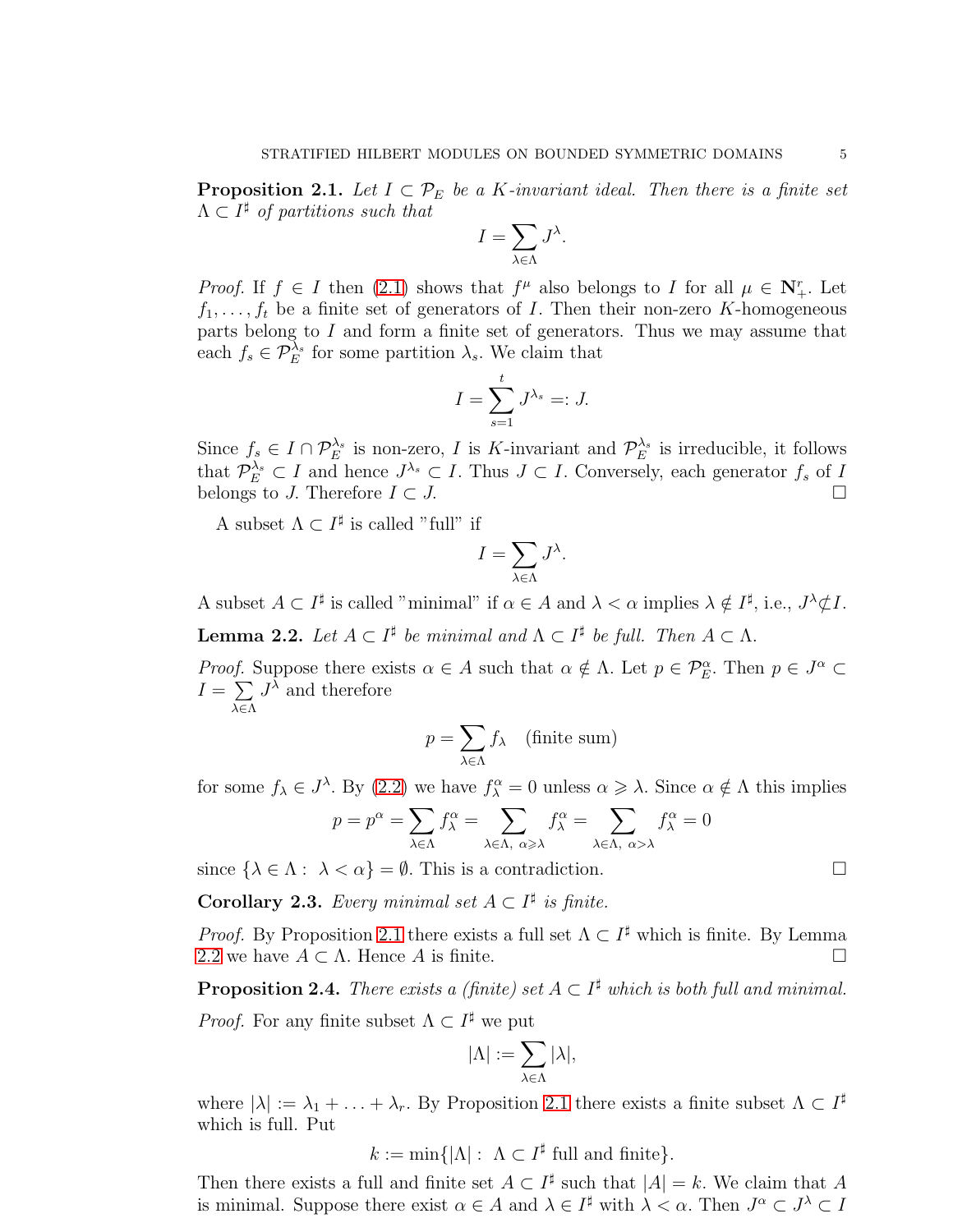which shows that the finite set  $\Lambda = (A \setminus \{ \alpha \}) \cup \{ \lambda \}$  is still full. On the other hand, we have  $|\lambda| < |\alpha|$  and hence

$$
|\Lambda| = |A \setminus \{\alpha\}| + |\lambda| = |A| - |\alpha| + |\lambda| < |A| = k.
$$

This contradiction shows that A is minimal.  $\Box$ 

The arguments above show that there is a unique finite set  $I_{min}^{\sharp} \subset I^{\sharp}$  which is both full and minimal. We formulate this as

<span id="page-5-0"></span>**Proposition 2.5.** Let  $I \subset \mathcal{P}_E$  be a K-invariant ideal. There exists a unique finite  $set \Lambda \subset \mathbf{N}_{+}^{r} such that$ 

<span id="page-5-1"></span>
$$
I = \sum_{\lambda \in \Lambda} J^{\lambda} \tag{2.3}
$$

and  $J^{\mu}\not\subset I$  if  $\mu < \lambda$  for some  $\lambda \in \Lambda$ .

For example, the *n*-th power of the maximal ideal  $\mathcal{M}_0$  has the form

$$
\mathcal{M}_0^n = \sum_{|\lambda|=n} J^{\lambda}
$$

since the polynomials in  $\mathcal{P}_{\alpha}^{\lambda}$  are homogeneous of degree  $|\lambda|$ . For  $n = 1$  we have  $\mathcal{M}_0 = I^{1,0,\dots,0}$  since  $\mathcal{P}_E^{1,0,\dots,0} = E^*$  is the linear dual space of E. More interesting examples will be studied in the next section.

As an application of Proposition [2.5](#page-5-0) we determine for each K-invariant ideal I the "maximal fibre"  $I_0 = H_0$  of the eigenbundle.

<span id="page-5-2"></span>**Theorem 2.6.** Let I be a K-invariant ideal, written in the "minimal" form  $(2.3)$ . Then any Hilbert module closure  $H = \overline{I}$  has the maximal fibre

$$
H_0 = \sum_{\lambda \in \Lambda} \mathcal{P}_E^{\lambda} \quad (direct \ sum)
$$

at the origin.

Proof. We first show that  $\mathcal{P}_E^{\lambda} \subset H_0$  for  $\lambda \in \Lambda$ . Let  $p \in \mathcal{P}_E^{\lambda}$  and  $\ell \in E^*$  a linear form on  $E$ . By [\[22\]](#page-26-1) we have

$$
T_{\ell}^* p = \sum_{j=1}^r (T_{\ell}^* p)^{\lambda - \varepsilon_j}.
$$

If  $T_{\ell}^* p \neq 0$  then  $(T_{\ell}^* p | q) \neq 0$  for some  $q \in J^{\mu}$  with  $\mu \in \Lambda$ . By [\(2.2\)](#page-3-1) we have

$$
q = \sum_{\nu \geqslant \mu} q^{\nu}.
$$

Therefore

$$
(T_{\ell}^* p|q) = \sum_{j=1}^r ((T_{\ell}^* p)^{\lambda-\varepsilon_j} |q) = \sum_{j=1}^r \sum_{\nu \geq \mu} ((T_{\ell}^* p)^{\lambda-\varepsilon_j} |q^{\nu}).
$$

It follows that there exists j such that  $\lambda - \varepsilon_j = \nu$ . Therefore  $\lambda > \nu \geq \mu$ . Since both  $\lambda, \mu \in \Lambda$  this contradicts the fact that  $\Lambda$  is minimal.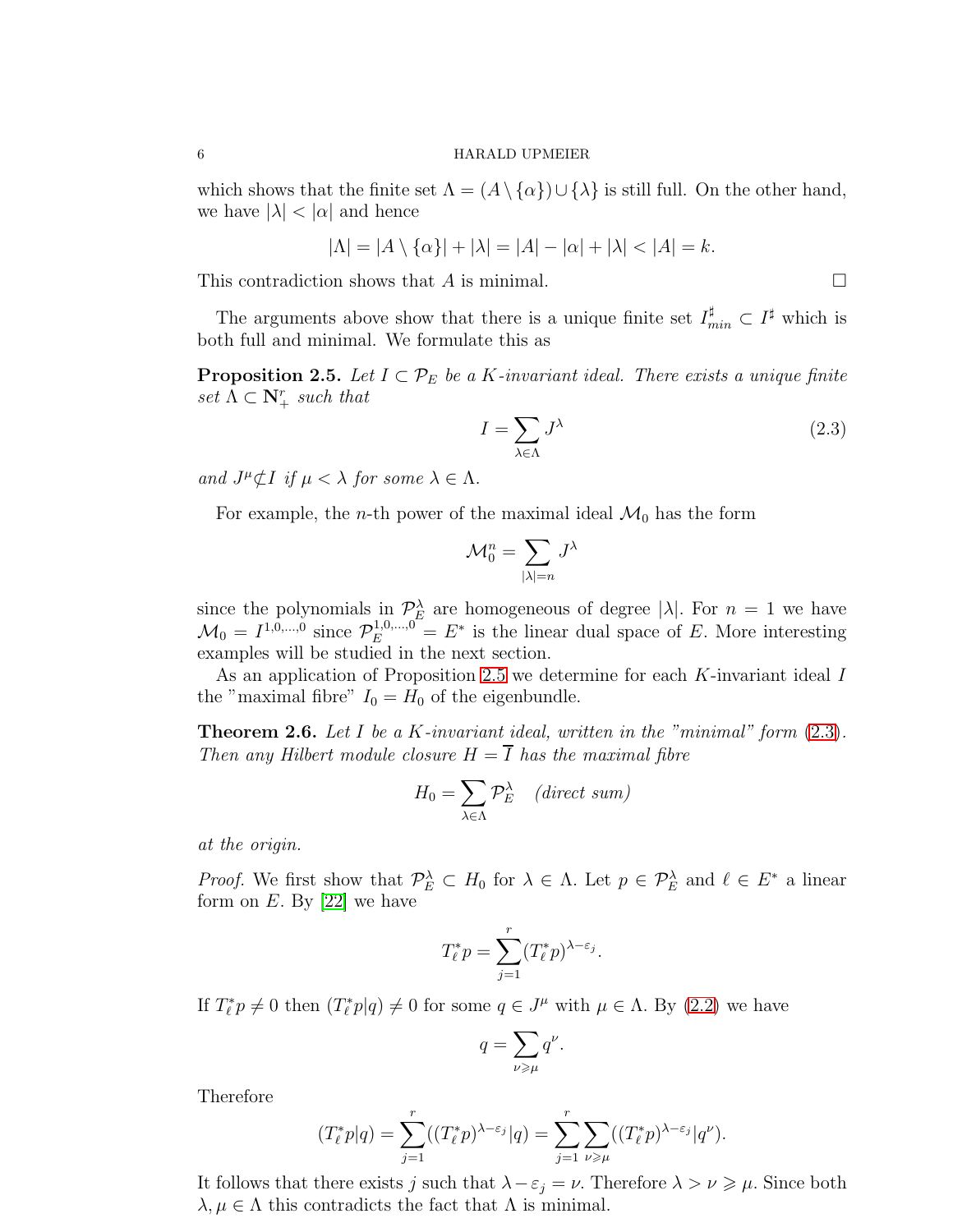Conversely, suppose there exists  $\phi \in H_0$  which is orthogonal to  $\sum_{\lambda \in \Lambda} \mathcal{P}_E^{\lambda}$ . By averaging over K we may assume that  $\phi \in \mathcal{P}_E^{\mu}$  for some  $\mu \notin \Lambda$ . We can write  $\phi \in H = \overline{I}$  as

$$
\phi = \sum_{\Lambda \ni \lambda < \mu} \phi_\lambda
$$

where  $\phi_{\lambda}$  belongs to the ideal  $J^{\lambda}$ . Since  $J^{\lambda}$  is generated by  $\mathcal{P}_{E}^{\lambda}$ , there exist  $g_{\lambda}^{i} \in$  $\mathcal{M}_0, a^i_\lambda \in \mathbf{C}$  and  $p_i^\lambda \in \mathcal{P}_E^\lambda$  such that

$$
\phi = \sum_{\Lambda \ni \lambda < \mu} \sum_{i} (g_{\lambda}^i + a_{\lambda}^i) \ p_i^{\lambda} = \sum_{\Lambda \ni \lambda < \mu} \sum_{i} g_{\lambda}^i \ p_i^{\lambda} + \sum_{\Lambda \ni \lambda < \mu} \sum_{i} a_{\lambda}^i \ p_i^{\lambda}.
$$

Since  $\phi \in \mathcal{P}_E^{\mu}$  applying the projection  $\pi^{\mu}$  yields

$$
\phi = \phi^{\mu} = \sum_{\Lambda \ni \lambda < \mu} \sum_{i} (g_{\lambda}^{i} p_{i}^{\lambda})^{\mu}.
$$

It follows that

$$
(\phi|\phi) = \sum_{\Lambda \ni \lambda < \mu} \sum_{i} (\phi|(g_{\lambda}^{i} p_{i}^{\lambda})^{\mu}) = \sum_{\Lambda \ni \lambda < \mu} \sum_{i} (\phi|g_{\lambda}^{i} p_{i}^{\lambda}) = \sum_{\Lambda \ni \lambda < \mu} \sum_{i} (T_{g_{\lambda}^{i}}^* \phi|p_{i}^{\lambda}) = 0.
$$

Therefore  $\phi = 0$ .

As a special case of Theorem [2.6](#page-5-2) we have

<span id="page-6-1"></span>
$$
J_0^{\lambda} = \mathcal{P}_E^{\lambda},\tag{2.4}
$$

already proved in [\[23\]](#page-26-0)

The description of the eigenbundle at non-zero points  $\zeta$  is more complicated and depends on the **rank** of  $\zeta$  (in a Jordan theoretic sense). For  $0 \leq \ell \leq r$  define the Kepler manifold

$$
\check{E}_{\ell} := \{ \zeta \in E : \text{ rank}(\zeta) = \ell \}.
$$

The complexification  $\widehat{K}$  of K is a complex subgroup of  $GL(E)$  called the "structure" group." It acts transitively on each  $\check{E}_{\ell}$ . An element  $c \in E$  satisfying  $\{cc^*c\} = 2c$ is called a **tripotent** (triple idempotent). Let  $S_{\ell} \subset \check{E}_{\ell}$  denote the compact Khomogeneous manifold of all tripotents of rank  $\ell$ . It is shown in [\[23\]](#page-26-0) that the eigenbundle  $H_D$  restricted to each "stratum"  $\check{E}_\ell$  is a homogeneous holomorphic vector bundle under the  $\hat{K}$ -action, induced by the fibre  $H_c$  at any tripotent c of rank  $\ell$ . Hence it suffices to study the fibre at a tripotent c. In terms of the Peirce decomposition [\[16,](#page-25-12) [17\]](#page-25-8)

$$
E = E_c^2 \oplus E_c^1 \oplus E_c^0,
$$

where  $E_c^j := \{z \in E: \{cc^*z\} = jz\}$ , the tangent space at c is given by

$$
T_c(\check{E}_{\ell})=E_c^2\oplus E_c^1.
$$

Therefore the Peirce 0-space  $E_c^0$  can be identified with the **normal space** at c. We abbreviate  $E_c := E_c^2$ ,  $E^c := E_c^0$  and note that  $E_c$  and  $E^c$  are irreducible  $J^*$ subtriples of E having rank  $\ell$  and  $r - \ell$ , respectively. (The Peirce 1-space  $E_c^1$  is also a Jordan subtriple, but not necessarily irreducible).

The principal tool to analyze the fibre  $I_c \approx H_c$  is the **normal projection map** 

<span id="page-6-0"></span>
$$
\pi_c: \mathcal{P}_E \to \mathcal{P}_W, \ \pi_c f(w) := f(c+w) \tag{2.5}
$$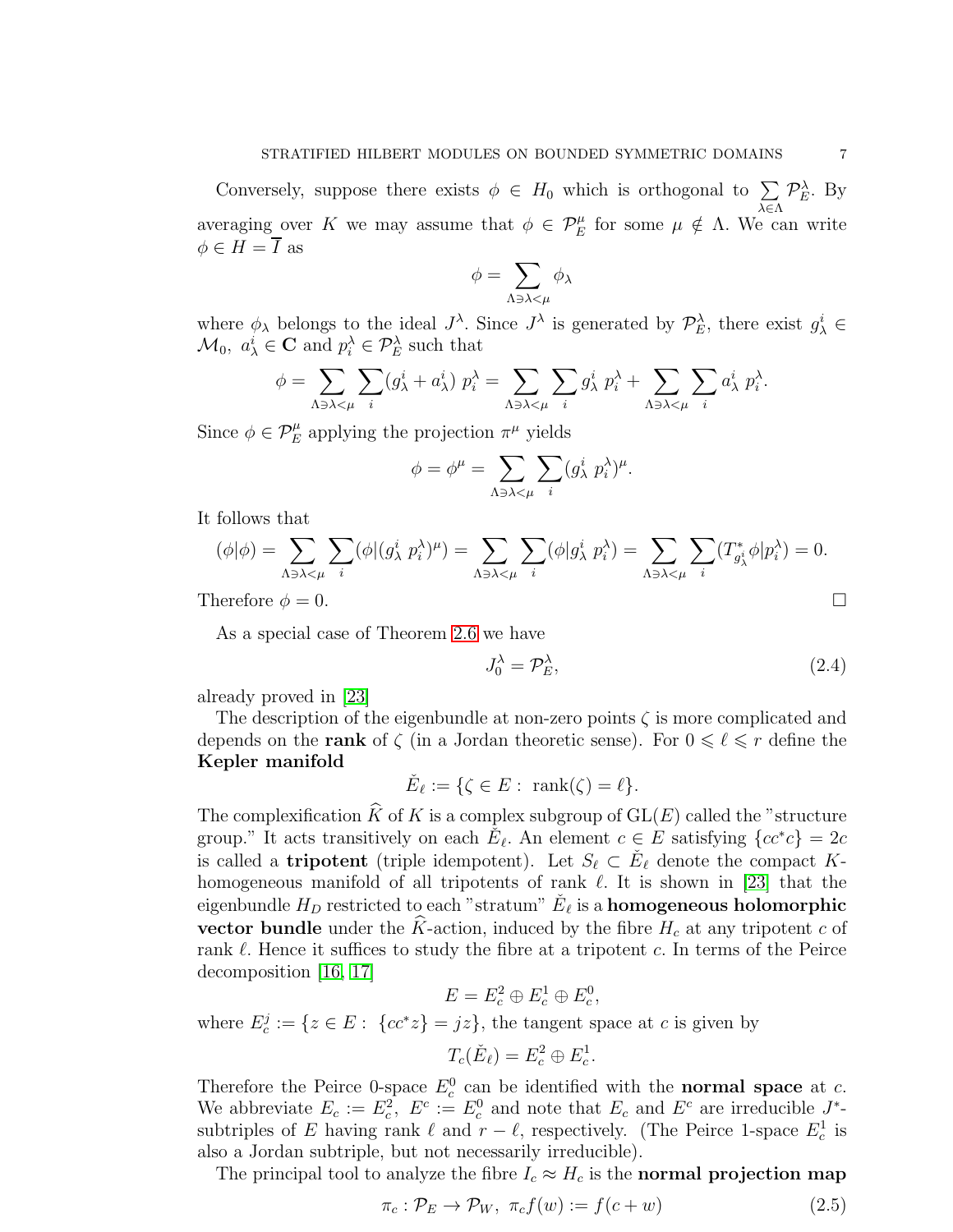onto the polynomial algebra  $\mathcal{P}_W$  of the Peirce 0-space  $W := E^c$  of a tripotent c of rank  $\ell$ . Since W is an irreducible  $J^*$ -triple of complementary rank  $r - \ell$ , the polynomial algebra  $\mathcal{P}_W$  has its own Peter-Weyl decomposition

$$
\mathcal{P}_W = \sum_{\alpha \in \mathbf{N}_+^{r-\ell}} \mathcal{P}_W^{\alpha}
$$

with respect to the automorphism group  $K_W$ . Here we write partitions  $\alpha \in \mathbb{N}_+^{r-\ell}$ in the form  $\alpha = (\alpha_{\ell+1}, \ldots, \alpha_r)$  with  $\alpha_{\ell+1} \geqslant \ldots \geqslant \alpha_r \geqslant 0$ . For any partition  $\lambda$  of length  $r$  we define the "truncated partition"

$$
\lambda^* := (\lambda_{\ell+1}, \ldots, \lambda_r) \in \mathbf{N}^{r-\ell}_+.
$$

Let  $J_W^{\lambda^*} \subset \mathcal{P}_W$  denote the ideal generated by  $\mathcal{P}_W^{\lambda^*}$ .

Proposition 2.7. For any K-invariant ideal I, written in the "minimal" form [\(2.3\)](#page-5-1), and any tripotent c with Peirce 0-space W, the normal projection map [\(2.5\)](#page-6-0) maps I into the  $K_W$ -invariant ideal

$$
I_W:=\sum_{\lambda\in\Lambda}J_W^{\lambda^*}\subset\mathcal{P}_W,
$$

and hence induces a mapping

<span id="page-7-1"></span>
$$
I_c = I/\mathcal{M}_c I \xrightarrow{\pi_c} I_W/\mathcal{M}_{W,0} I_W = I_{\underline{W}_0}
$$
\n(2.6)

between the localization of I at c and the maximal fibre  $I_{W_0}$  relative to W.

*Proof.* By [\[23,](#page-26-0) Theorem] the normal projection map satisfies

<span id="page-7-2"></span>
$$
\pi_c: J^{\lambda} \to J^{\lambda^*}_W \tag{2.7}
$$

for any partition  $\lambda \in \mathbb{N}_{+}^{r}$ . In other words, if  $f \in \mathcal{P}_E$  has only K-components for  $\mu \geqslant \lambda$ , then  $\pi_c f \in \mathcal{P}_W$  has only  $K_W$ -components for partitions  $\alpha \in \mathbf{N}_{+}^{r-\ell}$  satisfying  $\alpha \geq \lambda^*$ . One can show that each such partition  $\alpha$  occurs. Taking the (finite) sum over  $\lambda \in \Lambda$ , the first assertion follows. Since  $(\pi_c f)(0) = f(c+0) = f(c)$  it follows that  $\pi_c$  maps the maximal ideal  $\mathcal{M}_c$  to the maximal ideal  $\mathcal{M}_{W,0} \subset \mathcal{P}_W$  relative to  $W$ . This implies the second assertion. W. This implies the second assertion.

The main result of [\[23\]](#page-26-0) asserts that for  $I = J^{\lambda}$  the map

<span id="page-7-0"></span>
$$
J_c^{\lambda} = J^{\lambda}/\mathcal{M}_c J^{\lambda} \xrightarrow{\pi_c} J_W^{\lambda^*}/\mathcal{M}_{W,0} J_W^{\lambda^*} = \underline{J_{W}}^{\lambda^*}_{0}
$$
 (2.8)

is an isomorphism. Since  $(2.4)$  applied to W yields an isomorphism

$$
J_{W}^{\lambda^*} \xrightarrow[\approx]{\pi_W^{\lambda^*}} \mathcal{P}_W^{\lambda^*}
$$

by taking the lowest  $K_W$ -type  $\phi^{\lambda^*} = \pi_W^{\lambda^*} \phi$  of  $\phi \in J_W^{\lambda^*}$ , [\(2.8\)](#page-7-0) amounts to the isomorphism

<span id="page-7-3"></span>
$$
J_c^{\lambda} \xrightarrow[\approx]{\pi_c^{\lambda^*}} \mathcal{P}_W^{\lambda^*}
$$
 (2.9)

where  $\pi_c^{\lambda^*}$  $\lambda^*$   $f := (\pi_c f)^{\lambda^*}$  denotes the lowest  $K_W$ -type of  $\pi_c f \in J_W^{\lambda^*}$ . It is likely that in general the map [\(2.6\)](#page-7-1) is an isomorphism. This would reduce the description of the fibres  $I_c$  to the combinatorial problem of finding a mimimal subset of the set  $\{\lambda^* : \lambda \in \Lambda\}$ . This will be carried out separately.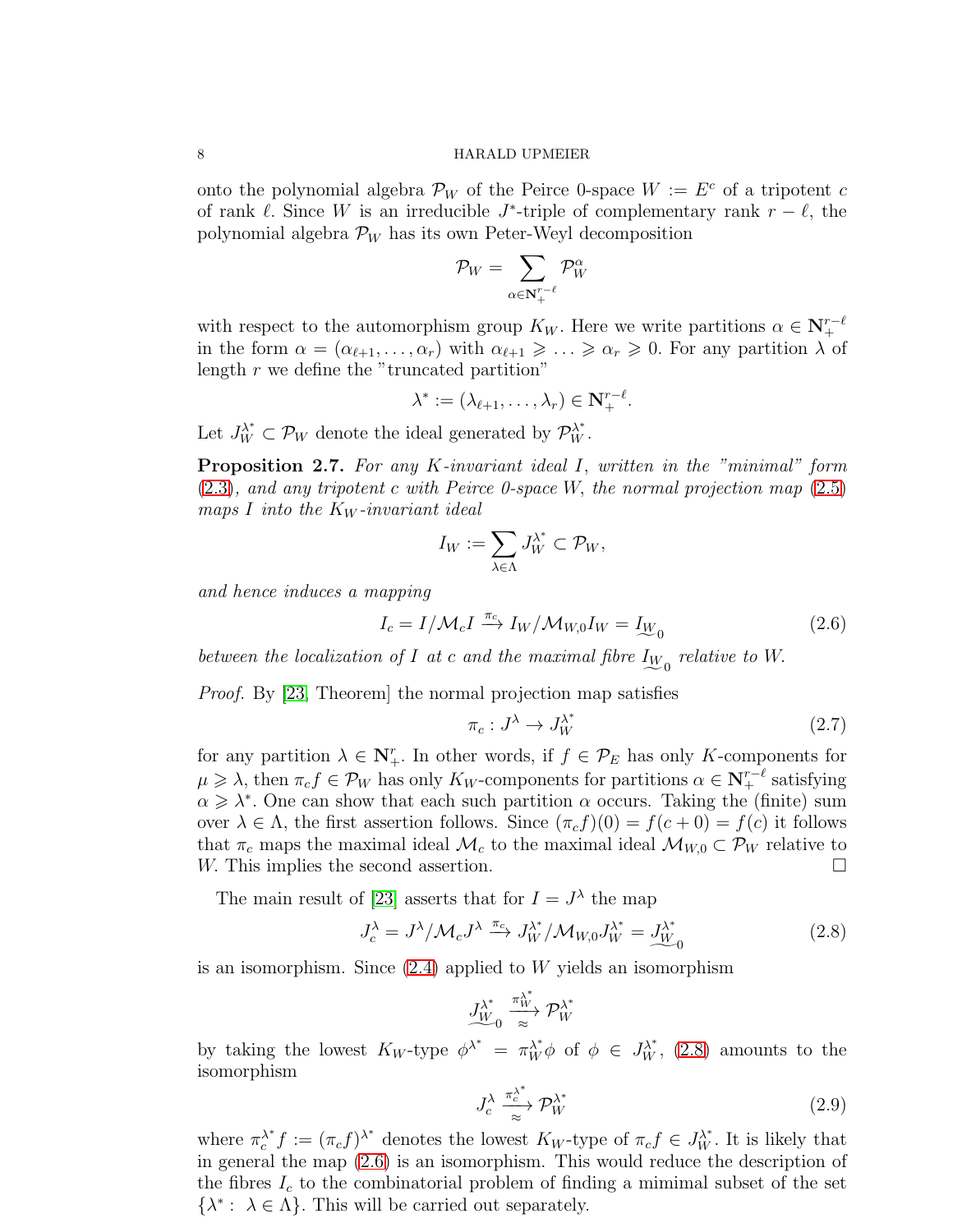# 3. Determinantal ideals

While the ideals  $J^{\lambda}$  are defined in terms of representation theory and make no sense beyond the Jordan theoretic setting, we now introduce  $K$ -invariant ideals which are defined by vanishing conditions along certain subvarieties of E. The resulting analysis could shed some light on more general situations. For any ideal  $I \subset \mathcal{P}_E$  define the **vanishing locus** 

$$
\mathcal{V}^I := \{ z \in E : \ p(z) = 0 \ \forall \ p \in I \}.
$$

A closed subset  $X \subset E$  of the form  $X = \mathcal{V}^I$  for some ideal  $I \subset \mathcal{P}_E$  is called an algebraic variety. Conversely, for an algebraic variety  $X \subset E$  consider the vanishing ideal

$$
\mathcal{M}_X:=\{p\in\mathcal{P}_E:\ p|_X=0\}=\{p\in\mathcal{P}_E:\ p(\zeta)=0\ \forall\ \zeta\in X\}=\bigcap_{\zeta\in X}\mathcal{M}_\zeta.
$$

Here  $\mathcal{M}_{\zeta} \subset \mathcal{P}_E$  denotes the maximal ideal of all polynomials vanishing at  $\zeta \in E$ . By Hilbert's basis theorem,  $\mathcal{M}_X$  has a finite set of generators. Hence any algebraic variety is the vanishing locus of finitely many polynomials. An ideal  $I$  is prime if and only if the algebraic variety  $\mathcal{V}^I$  is irreducible. Conversely, an algebraic variety X is irreducible if and only if  $\mathcal{M}_X$  is a prime ideal. In general, we have

$$
\mathcal{V}^{\mathcal{M}_X}=X
$$

and, by Hilbert's Nullstellensatz,

$$
\mathcal{M}_{\mathcal{V}^I} = \sqrt{I} \quad \text{(radical)}.
$$

We say that  $f \in \mathcal{P}_E$  has **order of vanishing**  $\text{ord}_{\zeta}(f) \geq n$  at  $\zeta \in E$  if  $f \in \mathcal{M}_{\zeta}^n$ . Equivalently,  $\text{ord}_{\mathcal{C}}(f) > n$  if the *n*-th Taylor polynomial of f at  $\zeta$  vanishes. Given an irreducible algebraic variety  $X \subset E$  one defines the *n*-th symbolic power

$$
\mathcal{M}_X^{(n)} := \{ f \in \mathcal{P}_E : \text{ ord}_{\zeta}(f) \geqslant n \,\,\forall \,\,\zeta \in X \} = \bigcap_{\zeta \in X} \mathcal{M}_{\zeta}^n
$$

consisting of all polynomials which vanish of order  $\geqslant n$  on X. These are "primary" ideals" associated to the prime ideal

$$
\mathcal{M}_X = \mathcal{M}_X^{(1)} = \{ f \in \mathcal{P}_E : \text{ ord}_{\zeta}(f) > 0 \ \forall \ \zeta \in X \}.
$$

The algebraic power  $\mathcal{M}_X^n$  is contained in  $\mathcal{M}_X^{(n)}$  but is generally smaller if  $n > 1$ . For a thorough discussion of such matters, cf. [\[7\]](#page-25-13).

For any algebraic variety  $X \text{ let } X$  denote the open dense subset of all smooth (regular) points. The complement  $X \setminus \overline{X}$  is the singular set of X. A nested sequence  $X_0 \subset X_1 \subset \ldots \subset X_{r-1}$  of algebraic varieties is called a **stratification** if for each  $\ell$  ≤ 1 the algebraic variety  $X_{\ell}$  has the singular set  $X_{\ell-1}$ , i.e., the smooth points

<span id="page-8-0"></span>
$$
\check{X}_{\ell} = X_{\ell} \setminus X_{\ell-1}.\tag{3.1}
$$

We assume that the lowest stratum  $X_0 = X_0$  is smooth, so that  $X_{-1} = \emptyset$ . We put  $\check{X}_r := E \setminus X_{r-1}$  as an open dense subset of E. The sets  $\check{X}_\ell$  for  $0 \leq \ell \leq r$  are called the strata of the stratification. The  $\ell$ -th stratum  $\check{X}_{\ell}$  has the closure

$$
X_\ell = \bigcup_{0 \leqslant h \leqslant \ell} \check{X}_h.
$$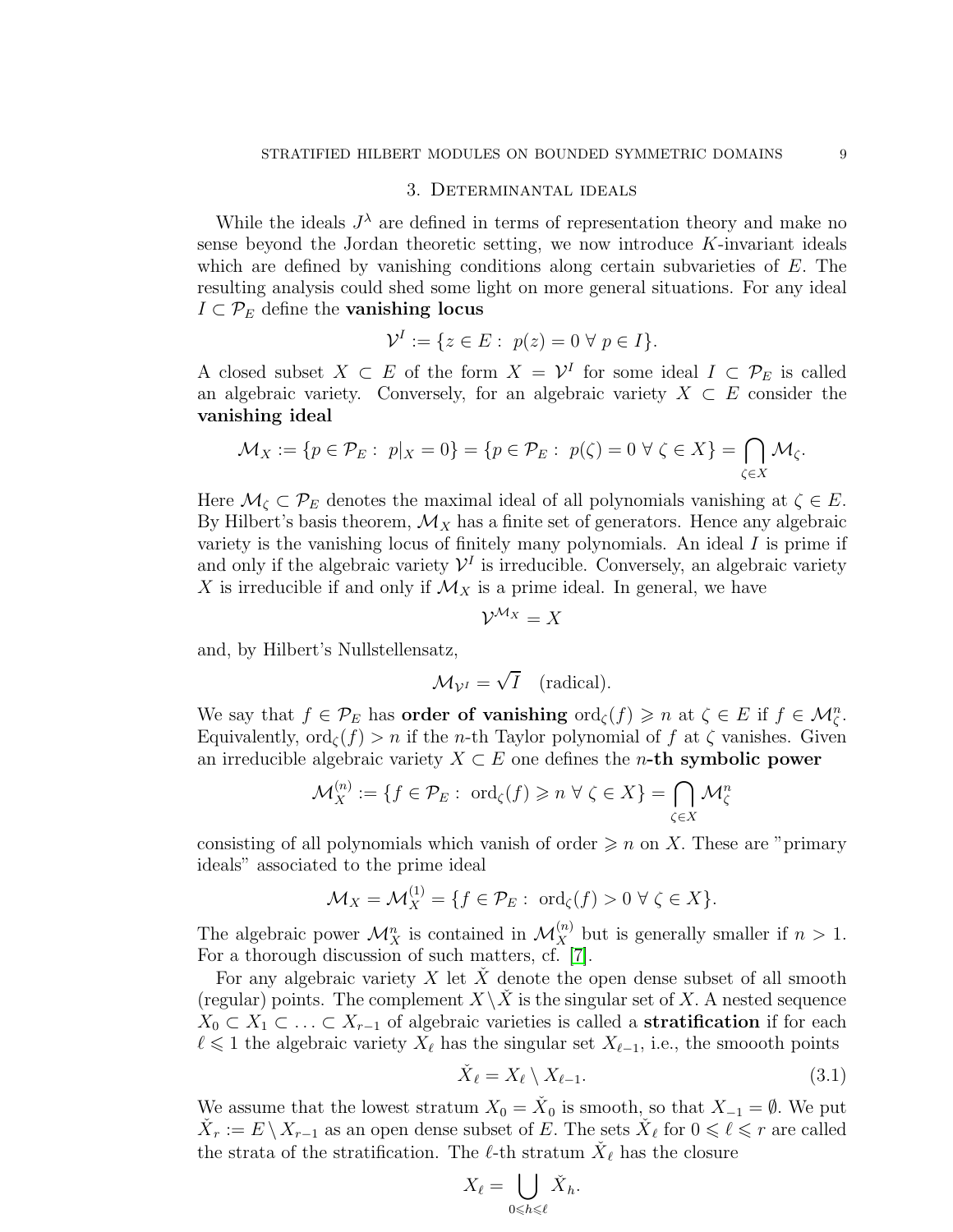Thus  $X_0$  is the only closed stratum. Now consider an r-tuple

<span id="page-9-1"></span>
$$
\boldsymbol{n} := (n_1, \dots, n_r) \in \mathbf{N}_+^r \tag{3.2}
$$

of integers  $n_1 \geq n_2 \geq \ldots \geq n_r \geq 0$ , and define the **joint symbolic power** 

<span id="page-9-0"></span>
$$
\mathcal{M}_{X_0,\dots,X_{r-1}}^{(n)} := \bigcap_{j=1}^r \mathcal{M}_{X_{j-1}}^{(n_j)} \tag{3.3}
$$

consisting of all polynomials which vanish of order  $\geq n_i$  along the subvariety  $X_{i-1}$ . As special cases we have

$$
\mathcal{M}_{X_j}^{(n)} = \mathcal{M}_{X_0,\dots,X_{r-1}}^{(n^{(j+1)},0^{r-j-1})}
$$

and in particular, for the prime ideal (if  $X_j$  is irreducible)

$$
\mathcal{M}_{X_j} = \mathcal{M}_{X_0,\dots,X_{r-1}}^{(1^{(j+1)},0^{(r-j-1)})}.
$$

An irreducible  $J^*$ -triple  $E$  has a canonical stratification

$$
\{0\} = \widehat{E}_0 \subset \widehat{E}_1 \subset \ldots \subset \widehat{E}_{r-1} \subset \widehat{E}_r = E,
$$

where  $E_j$  is the set of all elements  $\zeta \in E$  of rank  $\leq j$ , called the j-th **Kepler variety** (in a Jordan theoretic setting). The smooth points of  $E_j$  form the Kepler manifold  $E_j$  defined above. Hence the singular set of  $\widehat{E}_j$  is  $\widehat{E}_{j-1}$  so that the condition [\(3.1\)](#page-8-0) is satisfied. As a special case of [\(3.3\)](#page-9-0) define the joint symbolic power

$$
\mathcal{M}_E^{(n)} := \mathcal{M}_{\widehat{E}_0, \dots, \widehat{E}_{r-1}}^{(n_1, \dots, n_r)} = \bigcap_{j=1}^r \mathcal{M}_{\widehat{E}_{j-1}}^{(n_j)}
$$

associated with the decreasing tuple [\(3.2\)](#page-9-1). Thus  $\mathcal{M}_E^{(n)}$  consists of all polynomials on E which vanish of order  $\geq n_j$  along the subvariety  $\widehat{E}_{j-1}$ . These ideals are called "determinantal ideals" since the Kepler varieties are defined by vanishing conditions for Jordan theoretic determinants and minors. Since the Kepler varieties  $\widehat{E}_j$  are K-invariant,  $\mathcal{M}_E^{(n)}$  is a K-invariant ideal. As such, it is a sum of certain "partition" ideals  $J^{\lambda}$ . Our next result makes this precise.

An irreducible Jordan algebra  $E$  with unit element  $e$  has a unique **determinant** polynomial  $\Delta_e : E \to \mathbb{C}$  normalized by  $\Delta_e(e) = 1$  [\[12,](#page-25-7) [19\]](#page-25-14). For the matrix algebra  $E = \mathbf{C}^{r \times r}$  and the symmetric matrices  $E = \mathbf{C}_{sym}^{r \times r}$  this is the usual determinant. For the antisymmetric matrices  $E = \mathbf{C}_{asym}^{2r \times 2r}$  we obtain the Pfaffian determinant instead. The determinant polynomial  $\Delta_e$  has the semi-invariance property

$$
\Delta_e(kz) = \Delta_e(ke)\Delta_e(z)
$$
\n(3.4)

for all  $k \in K$  and  $z \in E$ . The map  $\chi : K \to \mathbf{T}$  defined by

$$
\chi(k) := \Delta_e(ke)
$$

is a character of K. It follows that for any  $k \in K$ 

$$
\Delta_{ke}(z) := \Delta_e(k^{-1}z)
$$

is a Jordan determinant normalized at ke.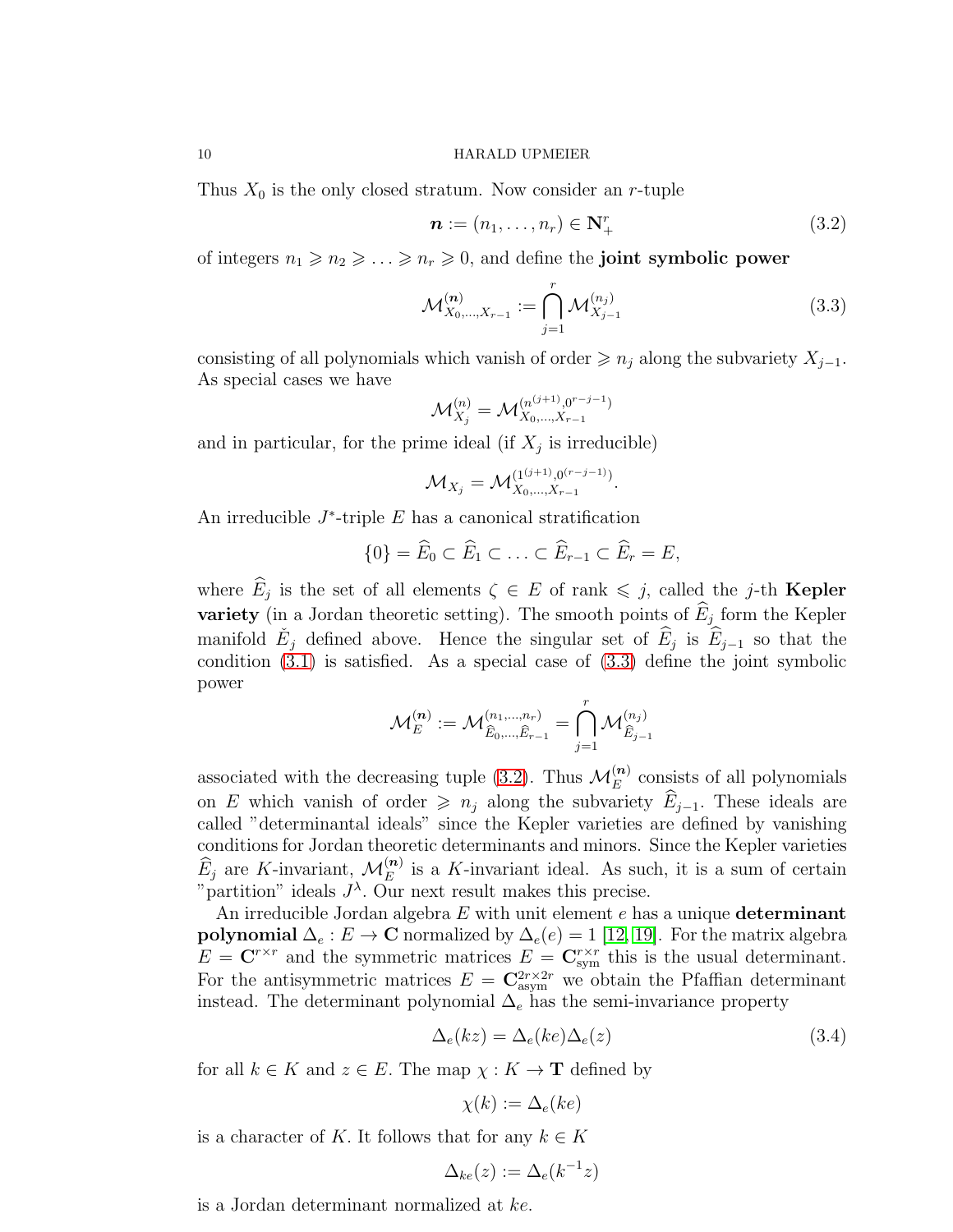<span id="page-10-0"></span>Theorem 3.1. For each tuple [\(3.2\)](#page-9-1) the joint symbolic power has the decomposition

$$
\mathcal{M}_E^{(\boldsymbol{n})}=\bigcap_{j=1}^r\mathcal{M}_{E_{j-1}}^{(n_j)}=\sum_{\lambda\in\mathbf{N}_{(\boldsymbol{n})}^r}J^\lambda
$$

where

$$
\mathbf{N}_{(n)}^r := \{ \lambda \in \mathbf{N}_+^r : \ \lambda_j + \ldots + \lambda_r \geqslant n_j \ \forall \ 1 \leqslant j \leqslant r \}.
$$

*Proof.* By highest weight theory [\[21\]](#page-25-9) the space  $\mathcal{P}_E^{\lambda}$  is spanned by polynomials

<span id="page-10-1"></span>
$$
N^{\lambda} := N_1^{\lambda_1 - \lambda_2} N_2^{\lambda_2 - \lambda_3} \cdots N_r^{\lambda_r},
$$
\n(3.5)

where  $e_1, \ldots, e_r$  is any frame of E and

$$
N_m(z) := \Delta_e(P_e z)
$$

denotes the Jordan theoretic minor for the tripotent  $e = e_{[m]} = e_1 + \ldots + e_m$  and its Peirce 2-space  $E_e$ . Here  $P_e: E \to E_e$  is the Peirce 2-projection. Let  $\zeta \in \widehat{E}_j$  and  $m > j$ . By the spectral theorem applied to  $E_e$  there exist a frame  $c_1, \ldots, c_m$  of  $E_e$ and  $a_i \in \mathbf{C}$  such that

$$
P_e \zeta = \sum_{i=1}^m a_i c_i.
$$

Choose  $k \in K_{E_e}$  such that  $ke_i = c_i$  for all  $i \leq m$ . By [\[19,](#page-25-14) Theorem 1] we have

$$
\Delta_e(u + \sum_{i=1}^m a_i e_i) = \sum_{T \subset \{1, \dots, m\}} \Delta_{e - e_T}(P_{e - e_T}u) \prod_{i \in T} a_i
$$

for all  $u \in E_e$ , where  $e_T := \sum_{i \in T}$  $e_i$ . For  $z \in E$  it follows that

$$
N_e(z + \zeta) = \Delta_e(P_e(z + \zeta)) = \Delta_e(P_e z + \sum_{i=1}^m a_i c_i) = \Delta_e(k(k^{-1} P_e z + \sum_{i=1}^m a_i e_i))
$$

$$
= \Delta_e(ke) \ \Delta_e(k^{-1}P_e z + \sum_{i=1}^m a_i e_i) = \Delta_e(ke) \sum_{T \subset \{1,\dots,m\}} \Delta_{e- e_T}(P_{e-e_T}k^{-1}P_e z) \prod_{i \in T} a_i.
$$

Since  $P_e\zeta$  has rank  $\leq j$  it follows that at most j coefficients  $a_i$  are non-zero, and hence  $\prod$  $\prod_{i\in T} a_i = 0$  whenever the cardinality  $|T| > j$ . Hence in the sum only subsets T with  $|T| \leq j$  occur. Since the polynomial  $\Delta_{e-e_T} \circ P_{e-e_T} k^{-1} P_e$  on E is homogeneous of degree  $m - |T| = \text{rank}(E_{e-e_T})$  we obtain

$$
\text{ord}_{\zeta}(N_m) = \text{ord}_{0}(N_m(\zeta + \cdot)) \geq \min_{|T| \leq j} \text{ord}_{0}(\Delta_{e-e_{T}} \circ P_{e-e_{T}} k^{-1} P_{e}) = \min_{|T| \leq j} (m - |T|) = m - j.
$$

It follows that

$$
\operatorname{ord}_{\zeta}(N^{\lambda}) = \sum_{m=1}^{r} (\lambda_m - \lambda_{m+1}) \operatorname{ord}_{\zeta}(N_m) \ge \sum_{m=j+1}^{r} (\lambda_m - \lambda_{m+1}) \operatorname{ord}_{\zeta}(N_m)
$$

$$
\ge \sum_{m=j+1}^{r} (\lambda_m - \lambda_{m+1})(m-j) = \sum_{m=j+1}^{r} \lambda_m.
$$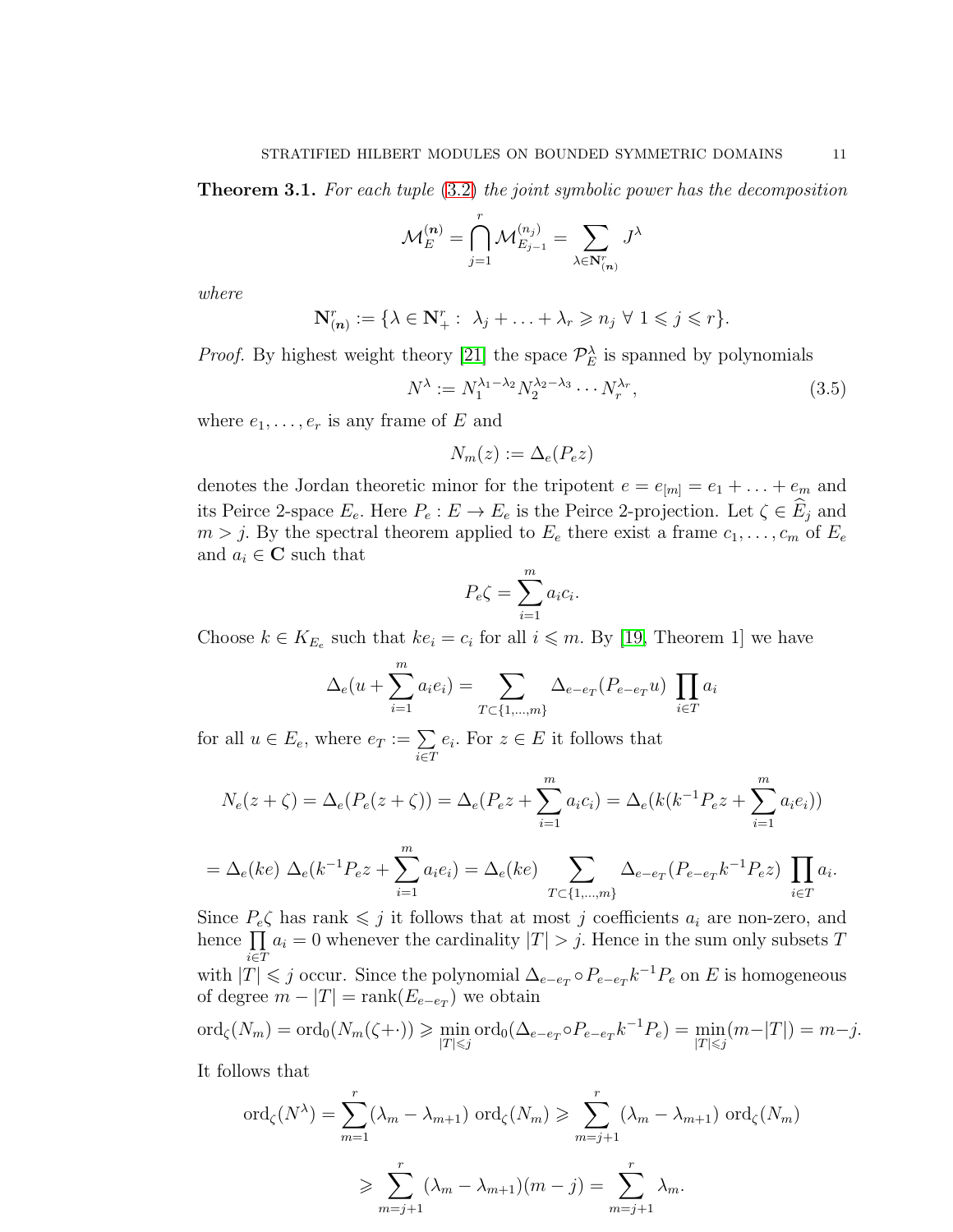Hence the estimate ord $\zeta(f) \geqslant \sum_{r=1}^{r}$  $\sum_{m=j+1} \lambda_m$  holds for all  $f \in \mathcal{P}_E^{\lambda}$  and a fortiori for all  $f \in J^{\lambda}$ . This shows that  $J^{\lambda} \subset \mathcal{M}_E^{(n)}$  whenever  $\lambda \in \mathbb{N}_{(n)}^r$ .

On the other hand, the tripotent  $c = e_{[j]} = e_1 + \ldots + e_j \in \check{E}_j$  satisfies

$$
\operatorname{ord}_c(N_m) = \operatorname{ord}_0(N_m(c + \cdot)) = \begin{cases} m - j & m > j \\ 0 & m \leq j \end{cases}.
$$

It follows that

<span id="page-11-0"></span>
$$
\text{ord}_{c}(N^{\lambda}) = \sum_{m=1}^{r} (\lambda_{m} - \lambda_{m+1}) \text{ ord}_{c}(N_{m}) = \sum_{m=j+1}^{r} (\lambda_{m} - \lambda_{m+1}) \text{ ord}_{c}(N_{m})
$$

$$
= \sum_{m=j+1}^{r} (\lambda_{m} - \lambda_{m+1})(m-j) = \sum_{m=j+1}^{r} \lambda_{m}.
$$
(3.6)

Thus if  $\lambda$  is a partition such that  $J^{\lambda} \subset \mathcal{M}_E^{(n)}$  then  $N^{\lambda} \in \mathcal{M}_E^{(n)}$  and [\(3\)](#page-11-0) implies

$$
\sum_{m=j+1}^{r} \lambda_m = \text{ord}_c(N^{\lambda}) \geqslant n_{j+1}
$$

for all  $0 \leqslant j \leqslant r - 1$ . Therefore  $\lambda \in \mathbf{N}_{(n)}^r$ 

The set  $\Lambda$  determined in Theorem [3.1](#page-10-0) is not minimal. For example  $\mathbf{n} = (10, 5, 1)$ has the minimal partitions  $(5, 4, 1)$  and  $(5, 3, 2)$ , whereas  $n = (15, 5, 1)$  has the minimal partitions  $(10, 4, 1), (9, 5, 1), (8, 6, 1), (10, 3, 2), (9, 4, 2), (8, 5, 2), (9, 3, 3)$  and  $(8, 4, 3)$ .

We next study the normal projection map [\(2.5\)](#page-6-0) for determinantal ideals. Given  $\boldsymbol{m} = (m_{\ell+1}, \ldots, m_r) \in \mathbf{N}^{n-\ell}_+$  we put

$$
\mathbf{N}_{(m)}^{r-\ell} := \{ \alpha \in \mathbf{N}_{+}^{r-\ell} : \ \alpha_j + \ldots + \alpha_r \geqslant m_j \ \forall \ \ell < j \leqslant r \}.
$$

Since rank $E(c + w) = \ell + \text{rank}_W(w)$  it follows that

$$
\widehat{E}_{j-1} \cap (c+W) = \begin{cases} \emptyset & j \leq \ell \\ c+\widehat{W}_{j-\ell-1} & j > \ell \end{cases}.
$$

**Theorem 3.2.** Let c be a tripotent of rank  $\ell$ . For  $n \in \mathbb{N}_{+}^{r}$  put

$$
\boldsymbol{n}^* := (n_{\ell+1},\ldots,n_r) \in \mathbf{N}^{r-\ell}_+.
$$

Then the normal projection map  $\pi_c$  satisfies

 $\mathcal{M}_E^{(\bm{n})} \stackrel{\pi_c}{\longrightarrow} \mathcal{M}_W^{(\bm{n^*})}.$ 

In particular, for  $j > \ell$ 

<span id="page-11-2"></span>
$$
\mathcal{M}^{(n)}_{\widehat{E}_{j-1}} \xrightarrow{\pi_c} \mathcal{M}^{(n)}_{\widehat{W}_{j-\ell-1}}.
$$
\n(3.7)

.

*Proof.* By Theorem [3.1](#page-10-0) we may assume that  $f \in \mathcal{M}_E^{(n)}$  belongs to  $J^{\lambda}$  for a partition  $\lambda = (\lambda_1, \ldots, \lambda_r)$  satisfying

<span id="page-11-1"></span>
$$
\lambda_j + \ldots + \lambda_r \geqslant n_j \tag{3.8}
$$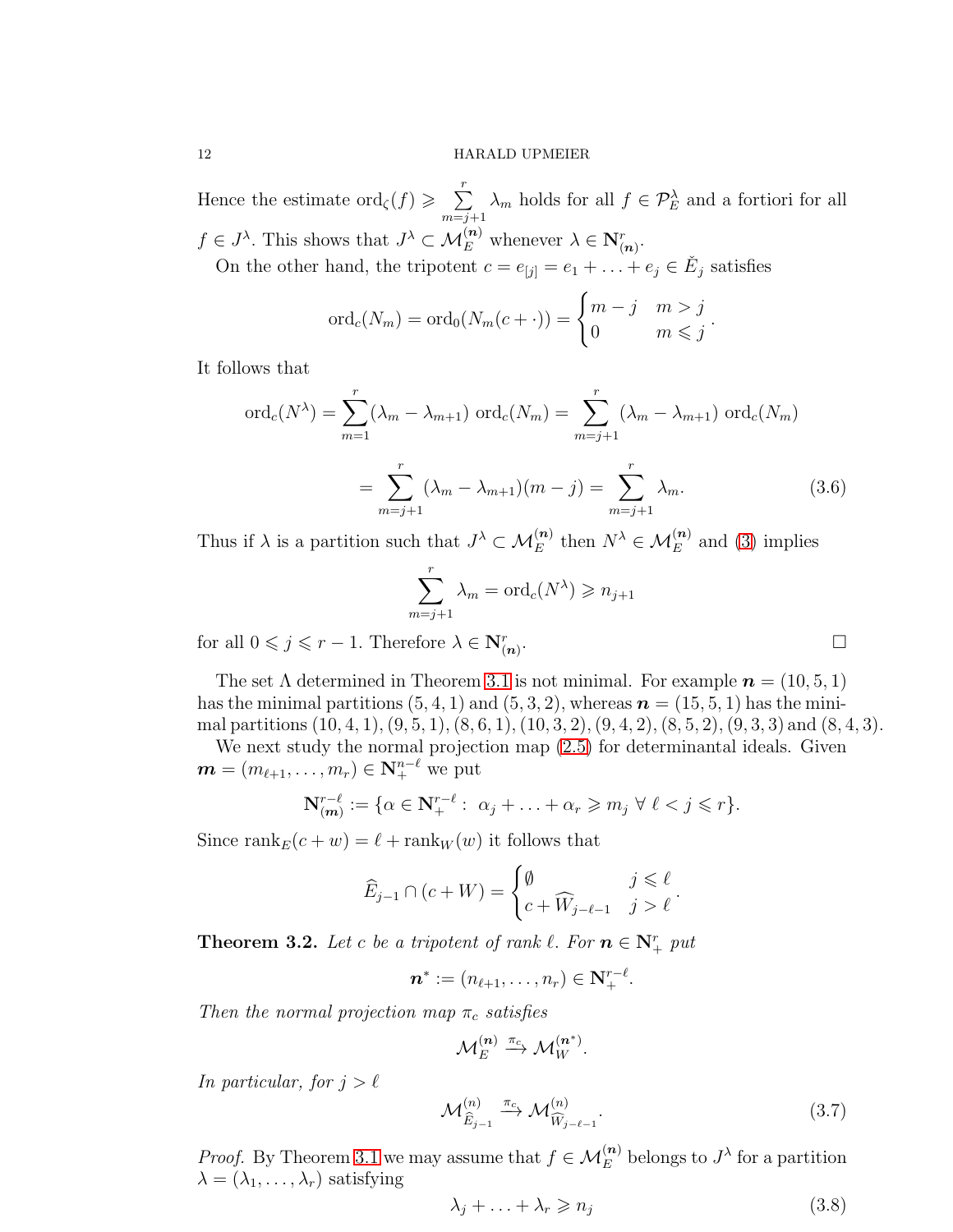for all  $1 \leq j \leq r$ . Now fix  $\ell$  and consider the partition  $\lambda^* := (\lambda_{\ell+1}, \ldots, \lambda_r)$  of length  $r - \ell$ . By [\(2.7\)](#page-7-2) we have

$$
\pi_c f \in \sum_{\alpha \geqslant \lambda^*} J_W^\alpha
$$

where  $\alpha \geq \lambda^*$  is the (partial) containment order, i.e.  $\alpha_i \geq \lambda_i$  for all  $\ell < i \leq r$ . For  $\ell < j \leq r$  we have

$$
\alpha_j + \ldots + \alpha_r \geqslant \lambda_j + \ldots + \lambda_r \geqslant n_j.
$$

Therefore  $\alpha$  satisfies the analogue of [\(3.8\)](#page-11-1) relative to W. Applying Theorem [3.1](#page-10-0) to W and the sequence  $n_{\ell+1} \geqslant \ldots \geqslant n_r$  of length  $r - \ell = \text{rank}(W)$ , it follows that  $\pi_c J^{\lambda} \subset \mathcal{M}_W^{(n^*)}$ . The special case [\(3.7\)](#page-11-2) corresponds to  $n_1 = \ldots = n_j = n$ ,  $n_{j+1} =$  $\ldots = n_r = 0.$ 

We now consider the special case of "step 1" partitions. Let  $n \in \mathbb{N}$  and consider the ideal

<span id="page-12-0"></span>
$$
\mathcal{M}_{\widehat{E}_{\ell}}^{(n)} = \{ p \in \mathcal{P}_E : \text{ ord}_{\zeta}(p) \geqslant n \,\,\forall \,\,\zeta \in \widehat{E}_{\ell} \},\tag{3.9}
$$

where  $0 \leq \ell \leq r$  is fixed. This corresponds to  $n = (n^{(\ell+1)}, 0^{(r-\ell-1)})$ . In this case Theorem [3.1](#page-10-0) yields

$$
\mathcal{M}_{\widehat{E}_{\ell}}^{(n)} = \sum_{\lambda_{\ell+1} + \ldots + \lambda_r \geqslant n} J^{\lambda}.
$$

For example

$$
\mathcal{M}_{\widehat{E}_0}^{(n)} = \mathcal{M}_0^n = \sum_{|\lambda| = \lambda_1 + \ldots + \lambda_r \geqslant n} J^{\lambda}
$$

and

$$
\mathcal{M}^{(n)}_{\widehat{E}_{r-1}} = \sum_{\lambda_r \geqslant n} J^{\lambda}.
$$

For the K-invariant ideals  $(3.9)$  it is easy to find a minimal decomposition:

**Theorem 3.3.** For  $0 \leq \ell < r$  the ideal  $\mathcal{M}_{\widehat{E}_{\ell}}^{(n)}$  is the minimal and finite sum

$$
\mathcal{M}^{(n)}_{\widehat{E}_\ell} = \sum_\alpha J^{\widehat{\alpha}}
$$

taken over the (finitely many) integer tuples  $\alpha_{\ell+1} \geq \ldots \geq \alpha_r \geq 0$  satisfying

$$
|\alpha| := \alpha_{\ell+1} + \ldots + \alpha_r = n.
$$

Here we put

$$
\widehat{\alpha} := (\alpha_{\ell+1}^{(\ell)}, \alpha_{\ell+1}, \ldots, \alpha_r) \in \mathbf{N}_{+}^r.
$$

*Proof.* We first show that the sum is minimal. If  $\alpha, \beta \in \mathbb{N}_{+}^{r-\ell}$  satisfy  $|\alpha| = n = |\beta|$ and  $\hat{\alpha} \geq \hat{\beta}$ , then  $\alpha \geq \beta$  and hence  $\alpha = \beta$ , showing that  $\hat{\alpha} = \hat{\beta}$ . Of course there are only finitely many partitions  $\alpha = (\alpha_{\ell+1}, \ldots, \alpha_r)$  satisfying  $|\alpha| = n$ . By Theorem [3.1](#page-10-0)  $\mathcal{M}_{\widehat{E}_{\ell}}^{(n)}$  corresponds to partitions  $\lambda \in \mathbb{N}_{+}^{r}$  such that the single inequality

<span id="page-12-1"></span>
$$
\lambda_{\ell+1} + \ldots + \lambda_r \geqslant n \tag{3.10}
$$

holds. Clearly,  $\lambda = \hat{\alpha}$  satisfies [\(3.10\)](#page-12-1), since  $\lambda_i \geq \alpha_i$  for  $\ell < i \leq r$ . Thus it remains to show that [\(3.10\)](#page-12-1) implies  $\lambda \geq \widehat{\alpha}$  for some  $\alpha \in \mathbb{N}_{+}^{r-\ell}$  with  $|\alpha| = n$ . If  $\lambda_{\ell+1} + \ldots + \lambda_r \geq n$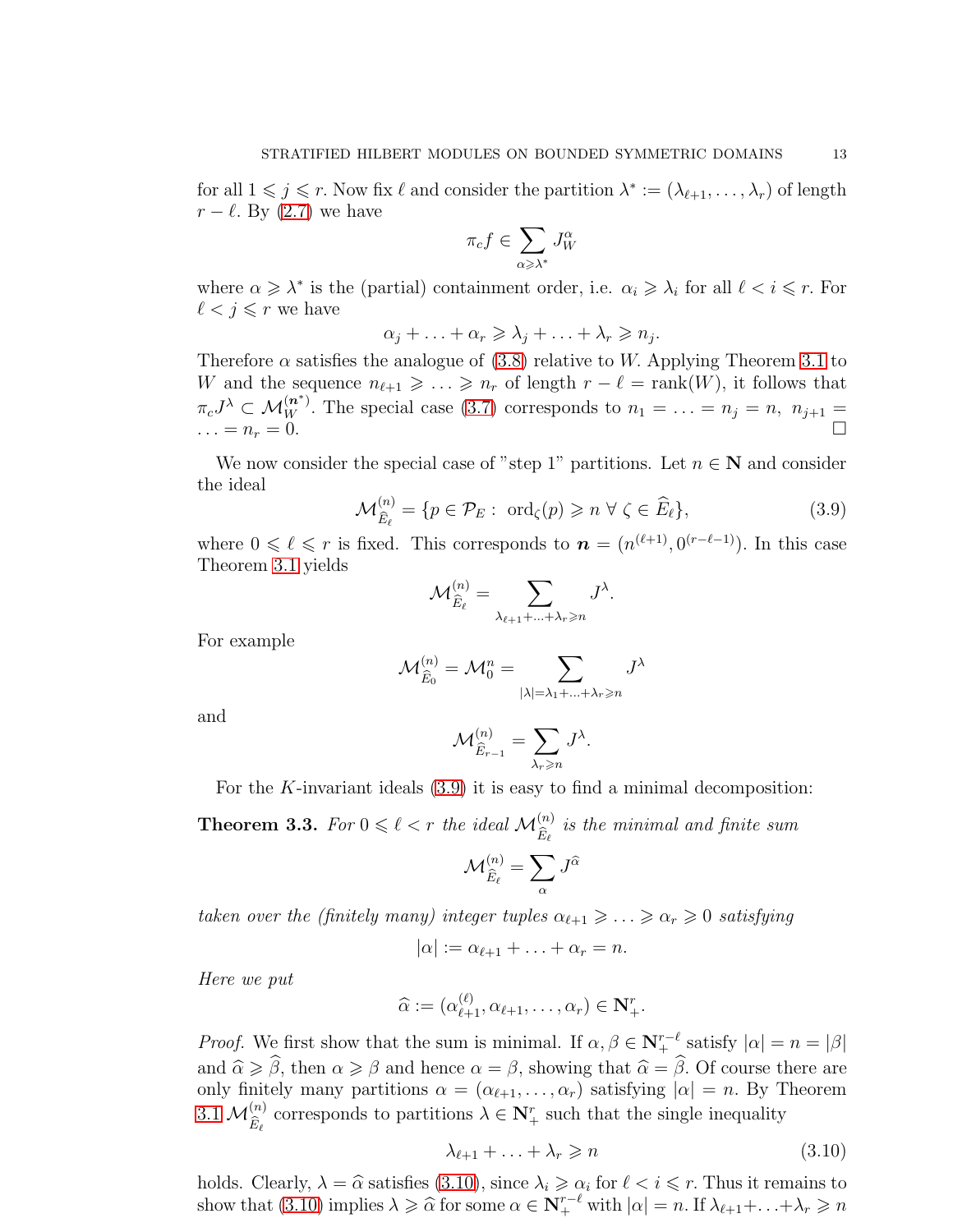then there exists  $\alpha_{\ell+1} \geq \ldots \geq \alpha_r$  such that  $|\alpha| = n$  and  $\lambda_i \geq \alpha_i$  for  $\ell \leq i \leq r$ . To see this, we may assume (by induction) that  $\lambda_{\ell+1} + \ldots + \lambda_r = n+1$ . Let

$$
\lambda_{\ell+1} \geqslant \ldots \geqslant \lambda_m > 0 = \lambda_{m+1} = \ldots = \lambda_r,
$$

where  $\ell < m \leq r$ . Then  $\alpha := (\lambda_{\ell+1}, \ldots, \lambda_{m-1}, \lambda_m - 1, 0, \ldots, 0)$  is decreasing, satisfies  $|\alpha| = n$  and  $\lambda \geq \widehat{\alpha}$  since for  $1 \leq i \leq \ell$  we have  $\widehat{\alpha}_i =$  $\int \lambda_{\ell+1}$   $m > \ell+1$  $\lambda_{\ell+1} - 1 \quad m = \ell+1$ and therefore  $\widehat{\alpha}_i \leq \lambda_{\ell+1} \leq \lambda_i$ . .

In the simplest case  $n = 1$  there is only a single choice  $\alpha_{\ell+1} = 1$ ,  $\alpha_{\ell+2} = \ldots =$  $\alpha_r = 0$  yielding the "fundamental partition"  $\hat{\alpha} = (1^{(\ell+1)}, 0^{(r-\ell-1)}) \equiv 1^{(\ell+1)}$ . Thus the prime ideal  $\mathcal{M}_{\widehat{E}_{\ell}}^{(1)} = \mathcal{M}_{\widehat{E}_{\ell}}$  has the form

$$
\mathcal{M}^{(1)}_{\widehat{E}_{\ell}}=J^{\widehat{\alpha}}=J^{1^{(\ell+1)}}.
$$

For  $n > 1$  we cannot represent  $\mathcal{M}_{\widehat{E}_\ell}^{(n)}$  by a single partition.

## 4. Reproducing Kernels and Hermitian Structure

The main result of [\[23\]](#page-26-0), formulated as the isomorphism [\(2.9\)](#page-7-3), determines the localization bundle  $J_E^{\lambda}$  as an abstract (singular) holomorphic vector bundle, without reference to a hermitian metric. If  $H = \overline{I}$  is a Hilbert module completion of a K-invariant ideal I, with reproducing kernel function  $\mathcal{K}(z,\zeta)$ , the corresponding eigenbundle  $H \approx I_D$  carries the all-important **hermitian structure** as a subbundle of  $D \times H$ . To make the connection one needs an explicit embedding

$$
\underline{I}|_D \to \underline{H} \subset D \times H.
$$

As suggested by the "jet construction" developed in [\[9\]](#page-25-1) for smooth submanifolds, such a map should involve certain derivatives of  $\mathcal{K}(z, \zeta)$  in the normal direction. In this section we carry out this program in the more complicated geometric situation related to an arbitrary partition ideal  $I = J^{\lambda}$ .

Any polynomial p induces a constant coefficient differential operator  $\bar{p}(\partial_z)$  on E, depending in a conjugate-linear way on p. Let  $(p|q)$  denote the Fischer-Fock inner product of polynomials  $p, q \in \mathcal{P}_E$  (anti-linear in p) and let  $\mathcal{E}^{\lambda}(z, \zeta) = \mathcal{E}^{\lambda}_{\zeta}(z)$  denote the reproducing kernel of  $\mathcal{P}_E^{\lambda}$ .

Every irreducible  $J^*$ -triple  $E$  has two "characteristic multiplicities"  $a, b$  [\[2,](#page-25-5) [21,](#page-25-9) [16,](#page-25-12) [17\]](#page-25-8) such that

$$
\frac{d}{r} = 1 + \frac{a}{2}(r - 1) + b
$$

**Lemma 4.1.** For a Jordan triple E, the determinant function  $N_e$  at a maximal tripotent  $e \in S_r$  satisfies

<span id="page-13-0"></span>
$$
\mathcal{E}^{\lambda}(z,\zeta) = C_r^n(\lambda) \ N_e^n(z) \overline{N_e(\zeta)}^n \ \mathcal{E}^{\lambda - n^{(r)}}(z,\zeta) \tag{4.1}
$$

.

for  $\lambda \geqslant n^{(r)}$  and  $\zeta \in E_e$ , where

$$
C_r^n(\lambda) = \prod_{j=1}^r \frac{1}{(\lambda_j - n + 1 + \frac{a}{2}(r - j))_n}
$$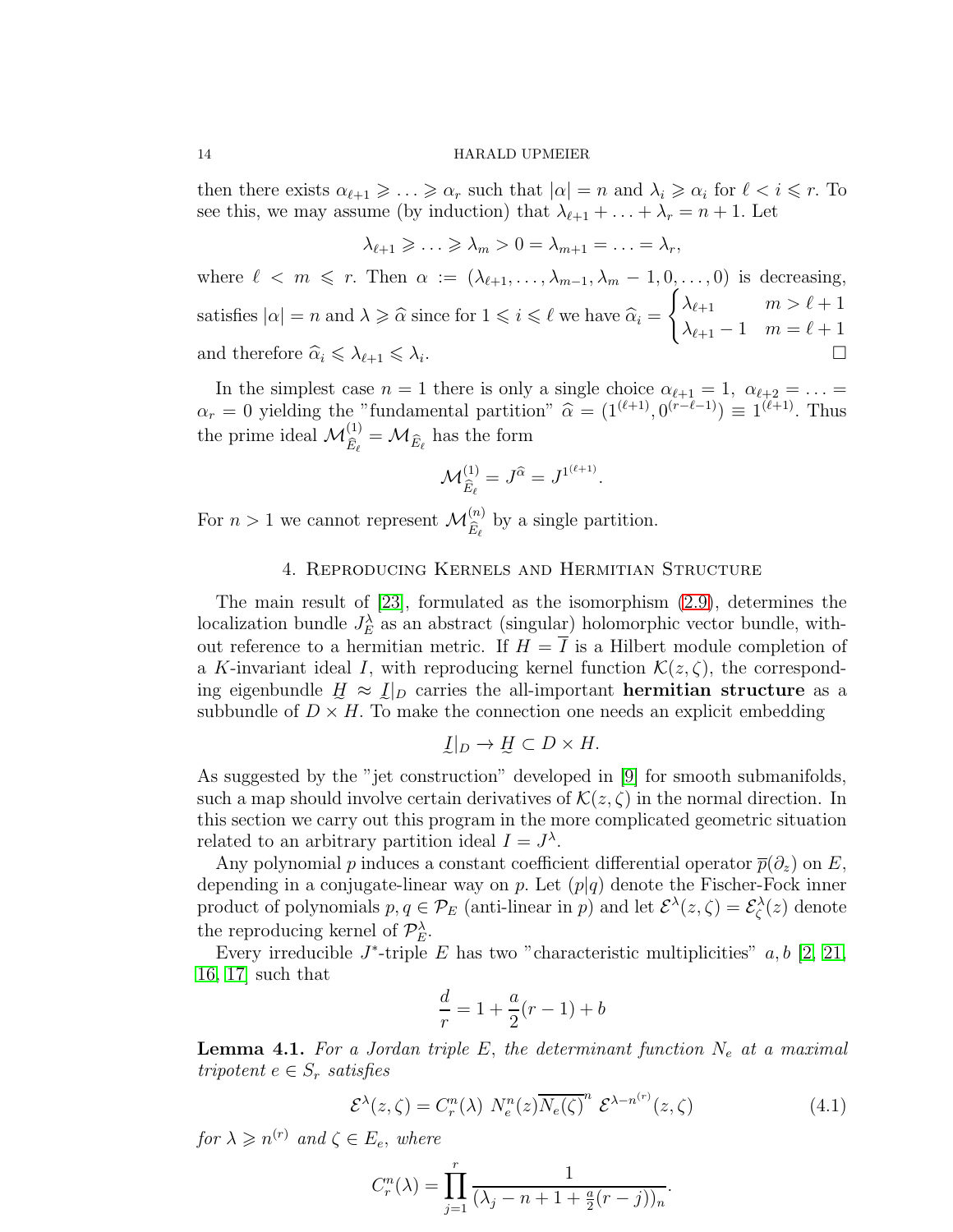Moreover,

<span id="page-14-0"></span>
$$
\overline{N}_e^n(\partial_z) \mathcal{E}_\zeta^\lambda = \overline{N_e(\zeta)}^n \mathcal{E}_\zeta^{\lambda - n^{(r)}}.
$$
\n(4.2)

*Proof.* We use the Jordan theoretic Pochhammer symbols  $(s)$  and the "Faraut-Korányi formula" [\[11,](#page-25-11) [12\]](#page-25-7). Suppose first that  $E = E_e$  is unital, with unit element e and determinant  $\Delta_e$ . The parameter  $s = d/r$  in the continuous Wallach set corresponds to the **Hardy space**  $H^2(S)$  over the Shilov boundary S of D. Since  $|\Delta_e| = 1$  on S we obtain for  $p, q \in \mathcal{P}_E^{\lambda}$ 

$$
\begin{aligned} (\overline{\Delta}_e^n(\partial_z)(\Delta_e^n p)|q) &= (\Delta_e^n p|\Delta_e^n q) = (d/r)_{\lambda+n^{(r)}} \ (\Delta_e^n p|\Delta_e^n q)_S \\ &= (d/r)_{\lambda+n^{(r)}} \ (p|q)_S = \frac{(d/r)_{\lambda+n^{(r)}}}{(d/r)_{\lambda}} \ (p|q). \end{aligned}
$$

Since  $q$  is arbitrary, it follows that

$$
\overline{\Delta}^n_e(\partial_z)(\Delta^n_e p) = \frac{(d/r)_{\lambda + n^{(r)}}}{(d/r)_{\lambda}} p
$$

for all partitions  $\lambda$  and  $p \in \mathcal{P}_E^{\lambda}$ . An application of Schur orthogonality [\[12,](#page-25-7) Proposition XI.4.1] shows that

$$
\mathcal{E}^{\lambda}(e,e) = \frac{d_{\lambda}}{(d/r)_{\lambda}},
$$

where  $d_{\lambda} := \dim \mathcal{P}_{E}^{\lambda}$ . If  $\lambda \geqslant n^{(r)}$  we can write

$$
\mathcal{E}^{\lambda}(z,\zeta) = a_{\lambda} \ \Delta_e^n(z) \overline{\Delta_e(\zeta)}^n \ \mathcal{E}^{\lambda - n^{(r)}}(z,\zeta)
$$

for some coefficient  $a_{\lambda}$ . It follows that

$$
\frac{d_{\lambda}}{(d/r)_{\lambda}} = \mathcal{E}^{\lambda}(e, e) = a_{\lambda} \Delta_e^n(e) \overline{\Delta_e(e)}^n \mathcal{E}^{\lambda - n^{(r)}}(e, e)
$$

$$
= a_{\lambda} \mathcal{E}^{\lambda - n^{(r)}}(e, e) = a_{\lambda} \frac{d_{\lambda - n^{(r)}}}{(d/r)_{\lambda - n^{(r)}}}.
$$

Since  $d_{\lambda} = d_{\lambda - n^{(r)}}$  in the unital case it follows that

$$
a_{\lambda} = \frac{d_{\lambda}}{d_{\lambda - n^{(r)}}} \frac{(d/r)_{\lambda - n^{(r)}}}{(d/r)_{\lambda}} = \frac{(d/r)_{\lambda - n^{(r)}}}{(d/r)_{\lambda}} = C_r^n(\lambda).
$$

This proves [\(4.1\)](#page-13-0). Moreover,

$$
\frac{1}{C_r^n(\lambda)}\overline{\Delta}_e^n(\partial_z)\mathcal{E}_{\zeta}^{\lambda} = \overline{\Delta}_e^n(\partial_z) \left( \Delta_e^n \ \overline{\Delta_e(\zeta)}^n \ \mathcal{E}_{\zeta}^{\lambda - n^{(r)}} \right)
$$

$$
= \overline{\Delta_e(\zeta)}^n \ \overline{\Delta}_e^n(\partial_z) (\Delta_e^n \ \mathcal{E}_{\zeta}^{\lambda - n^{(r)}}) = \overline{\Delta_e(\zeta)}^n \ \frac{1}{C_r^n(\lambda)} \ \mathcal{E}_{\zeta}^{\lambda - n^{(r)}} = \frac{1}{C_r^n(\lambda)}\overline{\Delta_e(\zeta)}^n \ \mathcal{E}_{\zeta}^{\lambda - n^{(r)}}.
$$

In the non-unital case, let  $P_e$  be the Peirce 2-projection onto  $E_e$ . Since  $N_e(z)$  =  $\Delta_e(P_e z)$  by definition, applying the unital case to  $E_e$  and using  $P_e \zeta = \zeta$  we obtain

$$
\mathcal{E}^{\lambda}(z,\zeta) = \mathcal{E}^{\lambda}(P_e z,\zeta) = C_r^n(\lambda) \ \Delta_e^n(P_e z) \overline{\Delta_e(\zeta)}^n \ \mathcal{E}^{\lambda - n^{(r)}}(P_e z,\zeta)
$$

$$
= C_r^n(\lambda) \ N_e^n(z) \overline{N_e(\zeta)}^n \ \mathcal{E}^{\lambda - n^{(r)}}(z,\zeta).
$$

The second assertion follows with  $\overline{\Delta}_e^n$  $e^n_e(\partial_z)f = \overline{N}_e^n$  $e^{n}(\partial_z)(f \circ P_e).$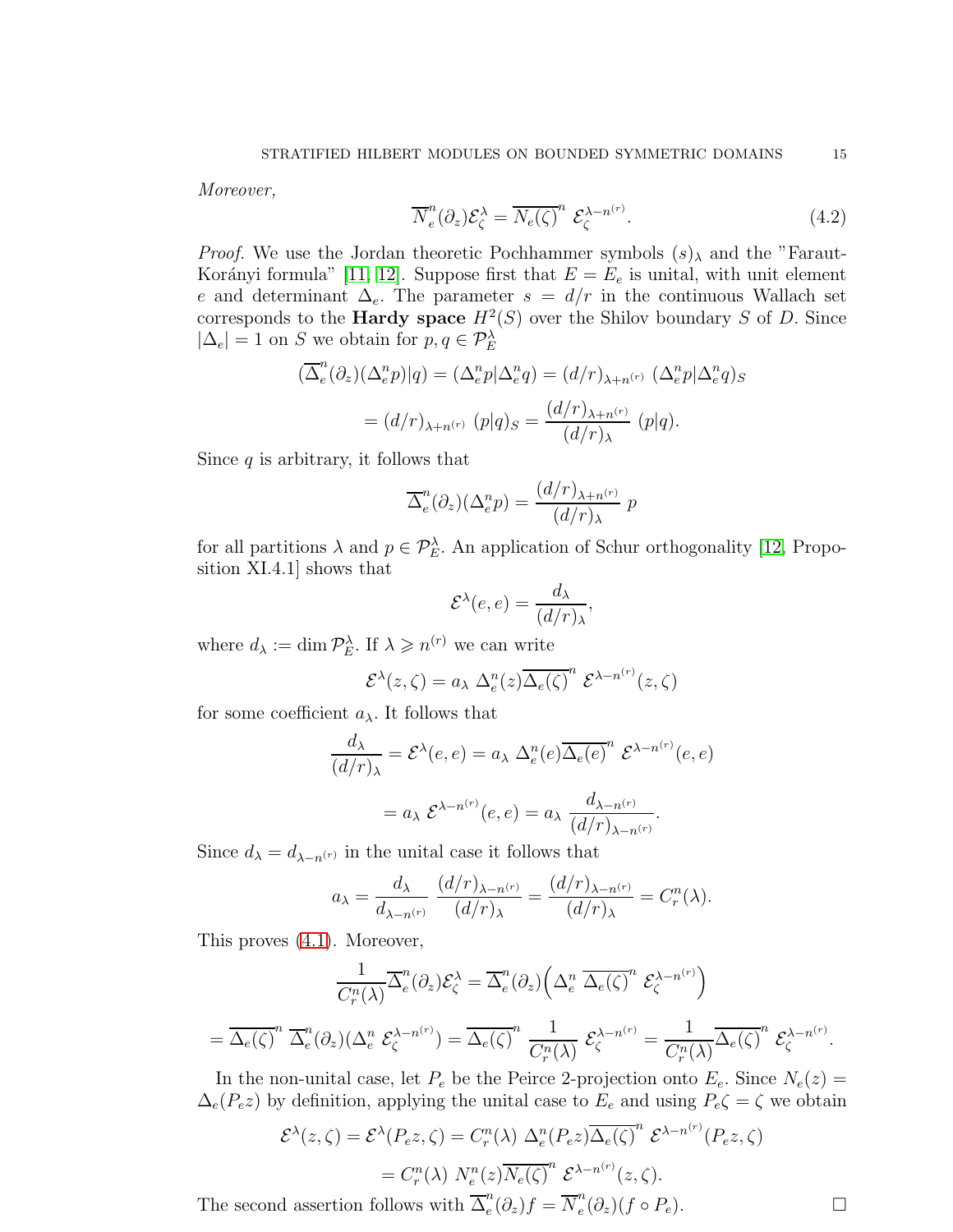The identity [\(4.2\)](#page-14-0), written as

$$
\overline{N}_e^n(\partial_z) \mathcal{E}^{\lambda}(z,\zeta) = \overline{N_e(\zeta)}^n \mathcal{E}^{\lambda - n^{(r)}}(z,\zeta),
$$

implies

$$
N_e^n(\overline{\partial}_{\zeta})\mathcal{E}^{\lambda}(z,\zeta)=N_e^n(z)\,\mathcal{E}^{\lambda-n^{(r)}}(z,\zeta),
$$

since  $\overline{\mathcal{E}^{\lambda}(z,\zeta)} = \mathcal{E}^{\lambda}(\zeta,z)$ . Thus for  $\zeta \in E_e$  we have

$$
N_e^n(\overline{\partial}_{\zeta})\mathcal{E}_{\zeta}^{\lambda} = N_e^n \ \mathcal{E}_{\zeta}^{\lambda - n^{(r)}} \tag{4.3}
$$

as holomorphic polynomials in z.

<span id="page-15-0"></span>**Lemma 4.2.** Let  $\lambda \in \mathbb{N}_+^r$  be a partition and  $\zeta \in E$  have rank  $\ell$ . Then  $\mathcal{E}^{\lambda}_{\zeta} \neq 0$  if and only if  $\lambda$  has length  $\leq \ell$ .

*Proof.* If  $\lambda$  has length  $> \ell$  then all  $p \in \mathcal{P}_E^{\lambda}$  vanish on  $\widehat{E}_{\ell}$ . Therefore

$$
(\mathcal{E}_{\zeta}^{\lambda}|p) = p(\zeta) = 0
$$

and hence  $\mathcal{E}_{\zeta}^{\lambda} = 0$  since p is arbitrary. Now suppose  $\lambda$  has length  $\leq \ell$ . Consider the spectral decomposition

$$
\zeta = \sum_{i=1}^{\ell} \zeta_i e_i
$$

for a frame  $(e_i)$ . The conical polynomial  $N^{\lambda}$  defined as in [\(3.5\)](#page-10-1) satisfies

$$
N^{\lambda}(\zeta) = \zeta_1^{\lambda_1} \cdots \zeta_{\ell}^{\lambda_{\ell}} \neq 0.
$$

Since  $N^{\lambda}(\zeta) = (\mathcal{E}_{\zeta}^{\lambda}|N^{\lambda})$  it follows that  $\mathcal{E}_{\zeta}^{\lambda}$  $\neq 0.$ 

For  $n \in \mathbb{N}$ , define  $n^{(m)} = (n, \ldots, n, 0, \ldots, 0)$ , with n repeated m times. Thus the Young diagram  $[n^{(m)}] = [1, m] \times [1, n]$ . Any partition  $\lambda$  can be written as

<span id="page-15-1"></span>
$$
\lambda = (n_1^{(\ell_1)}, n_2^{(\ell_2 - \ell_1)}, \dots, n_t^{(\ell_t - \ell_{t-1})}, 0^{(r - \ell_t)}), \tag{4.4}
$$

where  $1 \leq \ell_1 < \ldots < \ell_t \leq r$  and  $n_1 > n_2 > \ldots > n_t > 0$ . Thus t is the number of "steps" in the partition. In other words,

$$
\lambda_1 = \ldots = \lambda_{\ell_1} = n_1 > \lambda_{1+\ell_1} = \ldots = \lambda_{\ell_2} = n_2 > \lambda_{1+\ell_2} \ldots
$$

Define for  $1 \leqslant s \leqslant t$ 

$$
\Omega_s := \{ \zeta \in D : \ \ell_{s-1} \leqslant \text{rank}(\zeta) < \ell_s \} = D \cap \bigcup_{i=\ell_{s-1}}^{\ell_s - 1} \check{E}_{\ell}.
$$

We also consider the "regular" points

$$
\check{D} := \{ \zeta \in D : \text{ rank}(\zeta) \geqslant \ell_t \}.
$$

Since  $\lambda$  has length  $\ell_t$ , Lemma [4.2](#page-15-0) implies  $\mathcal{E}^{\lambda}_{\zeta} \neq 0$  if rank $(\zeta) \geq \ell_t$ . Hence  $\mathcal{K}_{\zeta}$  does not vanish at  $\zeta \in \check{D}$ . For the "singular" points  $\zeta \in D$  there exists a unique  $s \leq t$ such that  $\zeta \in \Omega_s$ . For  $1 \leq h \leq k \leq t$  define

$$
\lambda_h^k := (n_h^{(\ell_h - \ell_{h-1})}, n_{h+1}^{(\ell_{h+1} - \ell_h)}, \dots, n_k^{(\ell_k - \ell_{k-1})})
$$

as a partition of length  $\ell_k - \ell_{h-1}$ . Let  $\mu \in \mathbb{N}_+^{\ell_s}$  satisfy  $\mu \geq \lambda_1^s$ . For each  $s \leq k \leq t$ consider the partition

$$
(\mu, \lambda_{s+1}^k) = (\mu, n_{s+1}^{(\ell_{s+1}-\ell_s)}, n_{s+2}^{(\ell_{s+2}-\ell_{s+1})}, \dots, n_k^{(\ell_k-\ell_{k-1})})
$$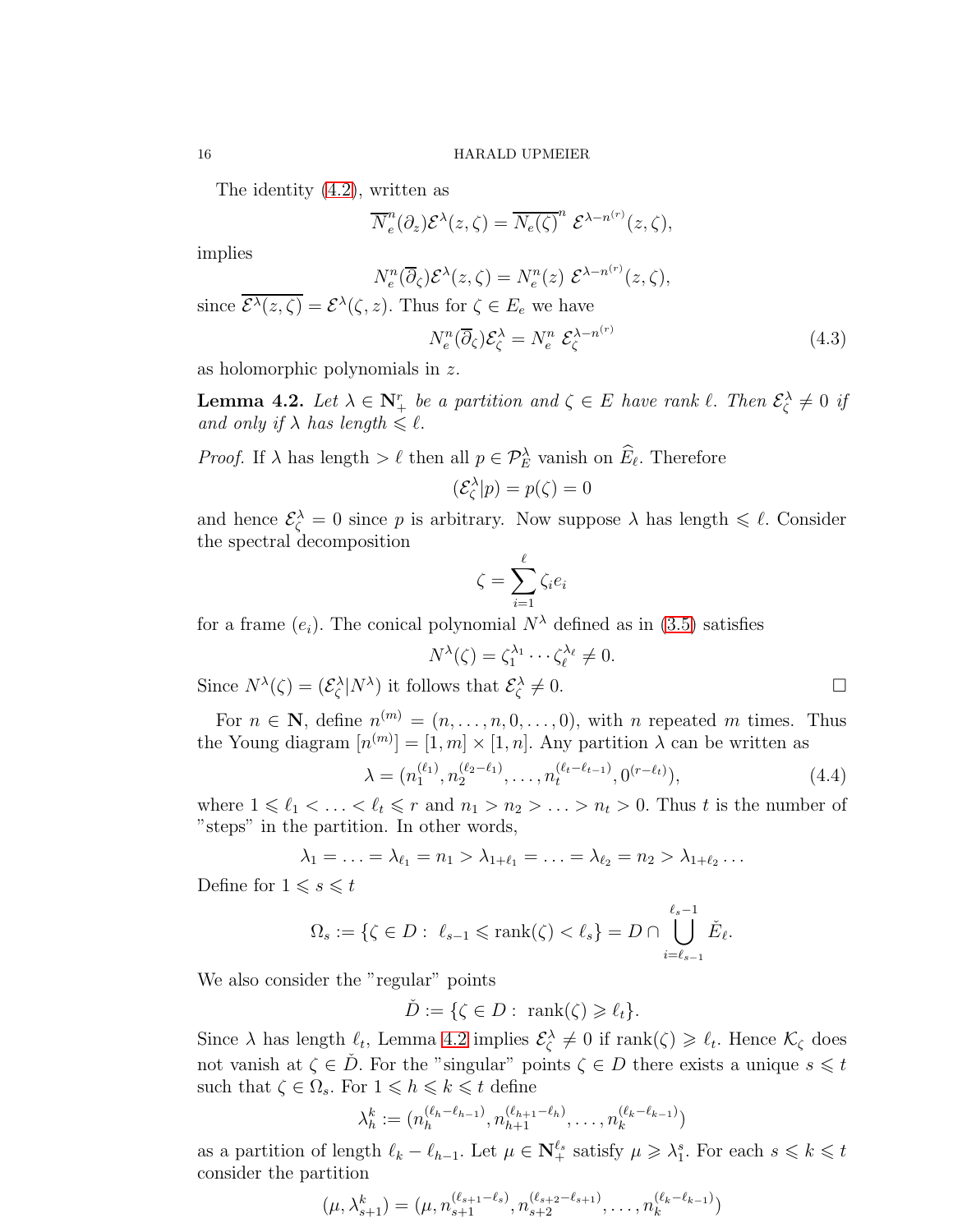of length  $\ell_k$ . Here  $\lambda_{s+1}^k$  is empty for  $s = k$ . Starting with the Peter-Weyl expansion

$$
\mathcal{K}(z,\zeta) = \sum_{\mu \geqslant \lambda} a_{\mu} \mathcal{E}^{\mu}(z,\zeta)
$$

of the reproducing kernel  $\mathcal{K}(z,\zeta)$  of  $H = \overline{J}^{\lambda}$ , with coefficients  $a_{\mu} > 0$ , we define K-invariant sesqui-holomorphic functions  $\mathcal{K}^s(z,\zeta) = \mathcal{K}^s_{\zeta}(z)$  on  $D \times D$  by the Peter-Weyl expansion

<span id="page-16-0"></span>
$$
\mathcal{K}_{\zeta}^{s} = \sum_{\mathbf{N}_{+}^{\ell_{s}} \ni \mu \geqslant \lambda_{1}^{s}} a_{(\mu,\lambda_{s+1}^{t})} \mathcal{E}_{\zeta}^{\mu - n_{s}^{(\ell_{s})}} \prod_{k=s}^{t} C_{\ell_{k}}^{n_{k} - n_{k+1}}((\mu,\lambda_{s+1}^{k}) - n_{k+1}^{(\ell_{k})}). \tag{4.5}
$$

More explicitly, the constant is given by

$$
C_{\ell_t}^{n_t}(\mu, \lambda_{s+1}^t) \cdot C_{\ell_{t-1}}^{n_{t-1}-n_t}((\mu, \lambda_{s+1}^{t-1}) - n_t^{(\ell_{t-1})}) \cdot C_{\ell_{t-2}}^{n_{t-2}-n_{t-1}}((\mu, \lambda_{s+1}^{t-2}) - n_{t-1}^{(\ell_{t-2})})
$$

$$
\cdots C_{\ell_{s+1}}^{n_{s+1}-n_{s+2}}((\mu, n_{s+1}^{(\ell_{s+1}-\ell_s)}) - n_{s+2}^{(\ell_{s+1})}) \cdot C_{\ell_s}^{n_s-n_{s+1}}(\mu - n_{s+1}^{(\ell_s)}).
$$

**Lemma 4.3.** The kernel  $\mathcal{K}_{\zeta}^{s}$  does not vanish if  $\text{rank}(\zeta) \geq \ell_{s-1}$  and vanishes if  $rank(\zeta) < \ell_{s-1}$ . Thus  $\mathcal{K}^s$  vanishes precisely on  $\overline{\Omega}_{s-1} = \bigcup_{s \in \mathcal{S}}$  $0 \leq k < s$  $\Omega_k.$ 

*Proof.* Since the partition  $\lambda_1^s - n_s^{(\ell_s)} = \lambda_1^{s-1}$  has length  $\ell_{s-1}$  it follows that  $\mathcal{E}_{\zeta}^{\lambda_1^s - n_s^{(\ell_s)}} \neq$ 0 if rank $(\zeta) \geq \ell_{s-1}$ . This implies  $\mathcal{K}_{\zeta}^s \neq 0$  since  $\mathcal{E}^{\lambda_1^s - n_s^{(\ell_s)}}$  occurs as the lowest term in  $\mathcal{K}^s$ . On the other hand, if  $\text{rank}(\zeta) < \ell_{s-1}$  then  $\mathcal{E}^{\mu - n_s^{(\ell_s)}}_{\zeta} = 0$  for all  $\mu \geq \lambda_1^s$  since  $\mu - n_s^{(\ell_s)} \geq \lambda_1^s - n_s^{(\ell_s)} = \lambda_1^{s-1}$  has length  $\geq \ell_{s-1}$ .

<span id="page-16-1"></span>**Proposition 4.4.** Let  $\text{rank}(\zeta) \leq \ell_t$  and write  $\zeta = \lim_{\varepsilon \to 0} \zeta_{\varepsilon}$ , where  $\zeta_{\varepsilon} \in \check{E}_{c_t}$  for some tripotent  $c_t \in S_{\ell_t}$ . Then  $N_{c_t}(\zeta_{\varepsilon}) \neq 0$  and

$$
\lim_{\varepsilon \to 0} \frac{\mathcal{K}_{\zeta_{\varepsilon}}}{N_{c_{t}}(\zeta_{\varepsilon})^{n_{t}}} = N_{c_{t}}^{n_{t}} \mathcal{K}_{\zeta}^{t}.
$$

Similarly, for  $1 \leq s < t$  let  $\text{rank}(\zeta) \leq \ell_s$  and write  $\zeta = \lim_{\varepsilon \to 0} \zeta_{\varepsilon}$ , where  $\zeta_{\varepsilon} \in \check{E}_{c_s}$ for some tripotent  $c_s \in S_{\ell_s}$ . Then  $N_{c_s}(\zeta_\varepsilon) \neq 0$  and

$$
\lim_{\varepsilon \to 0} \frac{\mathcal{K}_{\zeta_{\varepsilon}}^{s+1}}{N_{c_s}(\zeta_{\varepsilon})} \mathcal{K}_{s-n_{s+1}}^{n} = N_{c_s}^{n_s - n_{s+1}} \mathcal{K}_{\zeta}^s.
$$

*Proof.* Since  $\zeta_{\varepsilon}$  has rank  $\ell_t$ , it follows that  $\mathcal{E}^{\lambda}_{\zeta_{\varepsilon}} = 0$  unless  $\lambda = (\mu, 0^{(r-\ell_t)})$ , where  $\mu \in \mathbb{N}_{+}^{\ell_t}$  satisfies  $\mu \geq \lambda_1^t$ . Therefore

$$
\mathcal{K}_{\zeta_{\varepsilon}}=\sum_{\substack{\mathbf{N}_{+}^{\ell_{t}} \ni \mu \geqslant \lambda_{1}^{t} }} a_{(\mu,0^{(r-\ell_{t})})} \; \mathcal{E}_{\zeta_{\varepsilon}}^{\mu}.
$$

Since  $\mu \geqslant n_t^{(\ell_t)}$  $t_t^{(t_t)}$ , we may apply [\(4.1\)](#page-13-0) to  $E_{c_t}$  and  $n = n_t$ . This yields

$$
\frac{\mathcal{K}_{\zeta_{\varepsilon}}}{N_{c_{t}}(\zeta_{\varepsilon})^{n_{t}}} = \sum_{\mathbf{N}_{+}^{\ell_{t}} \ni \mu \geqslant \lambda_{1}^{t}} a_{(\mu,0^{(r-\ell_{t})})} \frac{\mathcal{E}_{\zeta_{\varepsilon}}^{\mu}}{N_{c_{t}}(\zeta_{\varepsilon})^{n_{t}}} = N_{c_{t}}^{n_{t}} \sum_{\mathbf{N}_{+}^{\ell_{t}} \ni \mu \geqslant \lambda_{1}^{t}} a_{(\mu,0^{(r-\ell_{t})})} C_{\ell_{t}}^{n_{t}}(\mu) \ \mathcal{E}_{\zeta_{\varepsilon}}^{\mu-n_{t}^{(\ell_{t})}}.
$$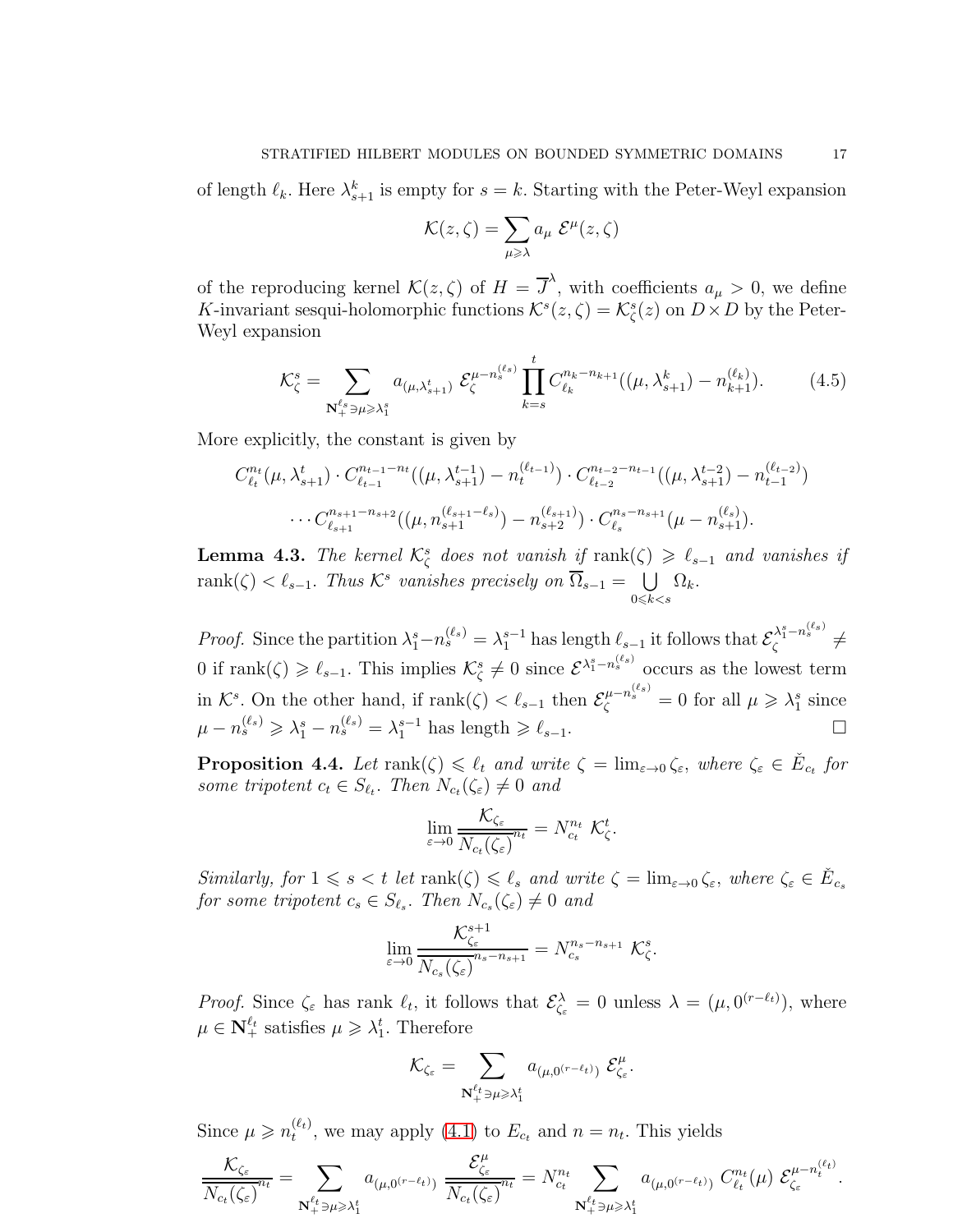It follows that

$$
\lim_{\varepsilon \to 0} \frac{\mathcal{K}_{\zeta_{\varepsilon}}}{N_{c_{t}}(\zeta_{\varepsilon})^{n_{t}}} = N_{c_{t}}^{n_{t}} \sum_{\mathbf{N}_{+}^{\ell_{t}} \ni \mu \geqslant \lambda_{1}^{t}} a_{(\mu,0^{(r-\ell_{t})})} C_{\ell_{t}}^{n_{t}}(\mu) \mathcal{E}_{\zeta}^{\mu - n_{t}^{(\ell_{t})}} = N_{c_{t}}^{n_{t}} \mathcal{K}_{\zeta}^{t}.
$$

Now let  $s < t$ . Let  $\mu \in \mathbb{N}_+^{\ell_{s+1}}$  satisfy  $\mu \geq \lambda_1^{s+1}$ . Since  $\text{rank}(\zeta_{\varepsilon}) = \ell_s$  we have E  $\mu_{\varepsilon}^{\mu-n_{s+1}^{(\ell_{s+1})}} = 0$  unless  $\mu = (\nu, n_{s+1}^{(\ell_{s+1}-\ell_s)})$ , where  $\nu \in \mathbb{N}_+^{\ell_s}$  satisfies  $\nu \geq \lambda_1^s$ . Applying definition [\(4.5\)](#page-16-0) to  $K^{s+1}$  yields

$$
\mathcal{K}_{\zeta_{\varepsilon}}^{s+1} = \sum_{\lambda_1^{s+1} \leq \mu \in \mathbf{N}_{+}^{\ell_{s+1}}} a_{(\mu,\lambda_{s+2}^{t})} \sum_{\zeta}^{\mu - n_{s+1}^{(\ell_{s+1})}} \prod_{k=s+1}^{t} C_{\ell_k}^{n_{k} - n_{k+1}}((\mu, \lambda_{s+2}^{k}) - n_{k+1}^{(\ell_{k})})
$$
  

$$
= \sum_{\lambda_1^{s} \leq \nu \in \mathbf{N}_{+}^{\ell_{s}}} a_{(\nu,\lambda_{s+1}^{t})} \sum_{\zeta}^{\nu - n_{s+1}^{(\ell_{s})}} \prod_{k=s+1}^{t} C_{\ell_k}^{n_{k} - n_{k+1}}((\nu, \lambda_{s+1}^{k}) - n_{k+1}^{(\ell_{k})}),
$$

using  $(\nu, n_{s+1}^{(\ell_{s+1}-\ell_s)}, \lambda_{s+2}^t) = (\nu, \lambda_{s+1}^t)$  and  $(\nu, n_{s+1}^{(\ell_{s+1}-\ell_s)}) - n_{s+1}^{(\ell_{s+1})} = \nu - n_{s+1}^{(\ell_s)}$ . Since  $\nu \ge (n_s - n_{s+1})^{(\ell_s)}$ , we may apply [\(4.1\)](#page-13-0) to  $E_{c_s}$  and  $n = n_s - n_{s+1}$ . Since  $\nu - n_{s+1}^{(\ell_s)}$  $(n_s - n_{s+1})^{(\ell_s)} = \nu - n_s^{(\ell_s)}$  this yields

$$
\frac{\mathcal{K}_{\zeta_{\varepsilon}}^{s+1}}{N_{c_{s}}(\zeta_{\varepsilon})} \frac{\mathcal{K}_{\zeta_{\varepsilon}}^{s+1}}{N_{c_{s}}(\zeta_{\varepsilon})} = \sum_{\lambda_{1}^{s} \leqslant \nu \in \mathbb{N}_{+}^{\ell_{s}}} a_{(\nu, \lambda_{s+1}^{t})} \frac{\mathcal{E}_{\zeta_{\varepsilon}}^{\nu - n_{s+1}}}{N_{c_{s}}(\zeta_{\varepsilon})} \prod_{k=s+1}^{t} C_{\ell_{k}}^{n_{k} - n_{k+1}}((\nu, \lambda_{s+1}^{k}) - n_{k+1}^{(\ell_{k})})
$$
\n
$$
= N_{c_{s}}^{n_{s} - n_{s+1}} \sum_{\lambda_{1}^{s} \leqslant \nu \in \mathbb{N}_{+}^{\ell_{s}}} a_{(\nu, \lambda_{s+1}^{t})} \mathcal{E}_{\zeta_{\varepsilon}}^{\nu - n_{s}^{(\ell_{s})}} C_{s}^{n_{s} - n_{s+1}}(\nu - n_{s+1}^{(\ell_{s})}) \prod_{k=s+1}^{t} C_{\ell_{k}}^{n_{k} - n_{k+1}}((\nu, \lambda_{s+1}^{k}) - n_{k+1}^{(\ell_{k})})
$$

$$
=N_{c_s}^{n_s-n_{s+1}}\sum_{\lambda_1^s\leqslant\nu\in\mathbf{N}_{+}^{\ell_s}}a_{(\nu,\lambda_{s+1}^t)}\,\mathcal{E}_{\zeta_{\varepsilon}}^{\nu-n_s^{(\ell_s)}}\prod_{k=s}C_{\ell_k}^{n_k-n_{k+1}}((\nu,\lambda_{s+1}^k)-n_{k+1}^{(\ell_k)}).
$$

It follows that

$$
\lim_{\varepsilon \to 0} \frac{\mathcal{K}_{\zeta_{\varepsilon}}^{s+1}}{N_{c_s}(\zeta_{\varepsilon})}^{n_s - n_{s+1}} = N_{c_s}^{n_s - n_{s+1}} \sum_{\lambda_1^s \le \nu \in \mathbf{N}_{+}^{\ell_s}} a_{(\nu, \lambda_{s+1}^t)} \mathcal{E}_{\zeta}^{\nu - n_s^{\ell_s}} \prod_{k=s}^t C_{\ell_k}^{n_k - n_{k+1}}((\nu, \lambda_{s+1}^k) - n_{k+1}^{(\ell_k)})
$$
\n
$$
= N_{c_s}^{n_s - n_{s+1}} \mathcal{K}_{\zeta}^s.
$$

Let  $1 \le s \le t$ . For any tripotent chain

 $c_s < c_{s+1} < \ldots < c_t$ 

of rank  $\ell_s<\ell_{s+1}<\cdots<\ell_t$  consider the polynomial

$$
N_{c_s,\dots,c_t}^{n_s,\dots,n_t} := \prod_{k=s}^t N_{c_k}^{n_k - n_{k+1}} = N_{c_s}^{n_s - n_{s+1}} N_{c_{s+1}}^{n_{s+1} - n_{s+2}} \dots N_{c_{t-1}}^{n_{t-1} - n_t} N_{c_t}^{n_t}.
$$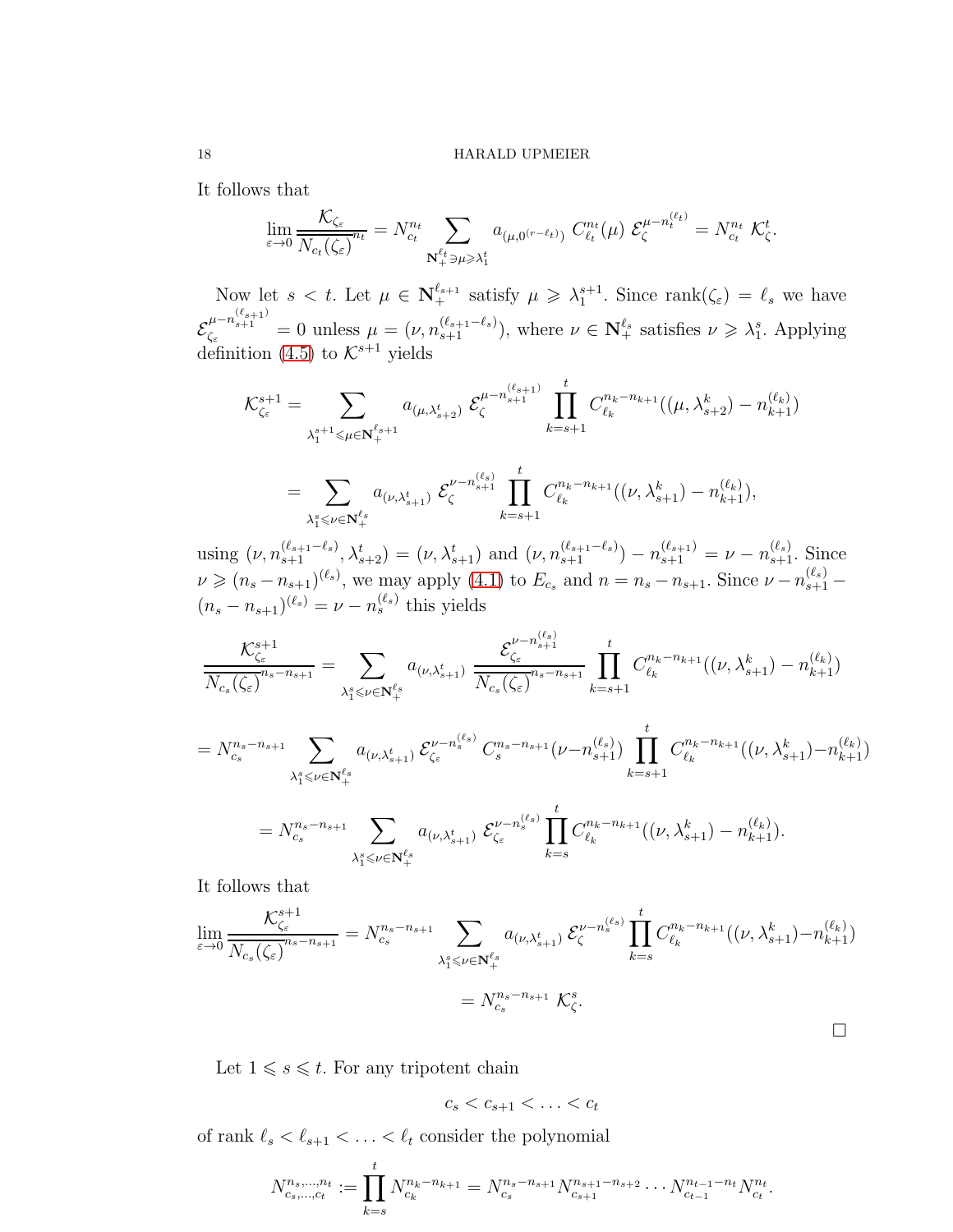<span id="page-18-0"></span>**Theorem 4.5.** Let  $1 \le s \le t$ . Then for any  $\zeta \in \Omega_s$  we have

$$
H_{\zeta} = \langle N_{c_s,\dots,c_t}^{n_s,\dots,n_t} \cdot \mathcal{K}_{\zeta}^s : c_s < c_{s+1} < \dots < c_t, \ \zeta \in E_{c_s} \rangle
$$

where the linear span is taken over all tripotent chains of rank  $\ell_s < \ell_{s+1} < \ldots < \ell_t$ such that  $\zeta \in E_{c_s}$ . In view of [\(4.2\)](#page-14-0) we can write  $N_{c_s,...,c_t}^{n_s,...,n_t} \cdot \mathcal{K}_{\zeta}^s$  also in the differential  ${\it form~}N_{cs,...,ct}^{n_s,...,n_t}(\overline{\partial}_\zeta)\check{\mathcal{K}}^s_\zeta$  for some modified kernel functions  $\check{\mathcal{K}}^s_\zeta.$ 

*Proof.* We first show that  $N_{c_s,\dots,c_t}^{n_s,\dots,n_t} \cdot \mathcal{K}_{\zeta}^s \in H_{\zeta}$  for all  $\zeta \in E_{c_s}$ . In case  $s = t$  let  $c_t \in S_{\ell_t}$  and  $\zeta \in E_{c_t}$ . Writing  $\zeta = \lim_{\varepsilon \to 0} \zeta_{\varepsilon}$  for some curve  $\zeta_{\varepsilon} \in \check{E}_{c_t}$  we have

$$
\frac{\mathcal{K}_{\zeta_{\varepsilon}}}{N_{c_{t}}(\zeta_{\varepsilon})^{n_{t}}} \xrightarrow[\varepsilon \to 0]{} N_{c_{t}}^{n_{t}} \mathcal{K}_{\zeta}^{t}
$$

by Proposition [4.4.](#page-16-1) Since  $\mathcal{K}_{\zeta_{\varepsilon}} \in H_{\zeta_{\varepsilon}}$  a continuity argument yields  $N_{c_{t}}^{n_{t}} \mathcal{K}_{\zeta}^{t} \in H_{\zeta}$ . Now let  $s < t$  and  $\zeta \in E_{c_s}$ . Writing  $\zeta = \lim_{\varepsilon \to 0} \zeta_{\varepsilon}$  for some curve  $\zeta_{\varepsilon} \in \check{E}_{c_s}$  we have

$$
\frac{\mathcal{K}_{\zeta_{\varepsilon}}^{s+1}}{N_{c_s}(\zeta_{\varepsilon})} \xrightarrow[\varepsilon \to 0]{} N_{c_s}^{n_s - n_{s+1}} \mathcal{K}_{\zeta}^s
$$

by Proposition [4.4.](#page-16-1) Hence

$$
\frac{N_{c_{s+1},\ldots,c_t}^{n_{s+1},\ldots,n_t} \mathcal{K}_{\zeta_{\varepsilon}}^{s+1}}{N_{c_s}(\zeta_{\varepsilon})} \xrightarrow{r_{c_{s+1},\ldots,r_t} N_{c_{s+1},\ldots,c_t}^{n_{s+1},\ldots,n_t} N_{c_s}^{n_s-n_{s+1}}} \mathcal{K}_{\zeta}^s = N_{c_s,\ldots,c_t}^{n_s,\ldots,n_t} \mathcal{K}_{\zeta}^s.
$$

By (downward) induction we may assume  $N_{c_{s+1},...,c_t}^{n_{s+1},...,n_t} \mathcal{K}_{\zeta_{\varepsilon}}^{s+1}$  $\zeta_{\varepsilon_{\mathsf{c}}}^{s+1} \in H_{\zeta_{\varepsilon}}$  since  $\zeta_{\varepsilon} \in E_{c_s} \subset$  $E_{c_{s+1}}$ . A continuity argument shows that  $N_{c_s,\dots,c_t}^{n_s,\dots,n_t}$   $\mathcal{K}_{\zeta}^s \in H_{\zeta}$ , concluding the induction step.

Now let  $\zeta \in \Omega_s$  so that  $\ell_{s-1} \leq \ell = \text{rank}(\zeta) < \ell_s$ . Consider all tripotent chains  $c_s < c_{s+1} < \ldots < c_t$  of rank  $\ell_s < \ell_{s+1} < \ldots < \ell_t$  such that  $\zeta \in E_{c_s}$  and denote by  $\Sigma \subset \mathcal{P}_E$  the linear span of the associated polynomials  $N_{c_s,\dots,c_t}^{n_s,\dots,n_t}$ . Since the kernel  $\mathcal{K}_{\zeta}^s$  and  $\zeta \to H_{\zeta}$ .<br>Goes not vanish by Lemma [4.4](#page-16-1) multiplication by  $\mathcal{K}_{\zeta}^s$  is an injective map  $\Sigma \to H_{$ To show surjectivity, assume first that  $\zeta = c$  is a tripotent such that  $c < c_s$ . Then

$$
\pi_c N_{c_s,\ldots,c_t}^{n_s,\ldots,n_t} = \widetilde{N}_{c_s-c,\ldots,c_t-c}^{n_s,\ldots,n_t}
$$

where  $c_s - c < \ldots < c_t - c$  is a tripotent chain of rank  $\ell_s - \ell < \ldots < \ell_t - \ell$  in  $W =$  $E<sup>c</sup>$  and  $\widetilde{N}$  denotes the conical polynomials relative to W. Since the polynomials  $\widetilde{N}_{c_s-c,\dots,c_t-c}^{n_s,\dots,n_t}$  span  $\mathcal{P}_W^{\lambda^*}$  it follows that

$$
\dim \Sigma \geqslant \dim \mathcal{P}^{\lambda^*}_{W} = \dim J^{\lambda}_{c} = \dim H_{c}.
$$

Here we use [\(2.9\)](#page-7-3) for the second equation. Thus it follows that  $H_c = \sum_i \zeta_c^s$ . In the general case let  $\zeta \in E_{c_s}$  have rank  $\ell < \ell_s$ . Then there exists  $h \in \hat{K}$  such that  $\zeta = h^*c$ , where  $c \in E_{c_s}$  is a tripotent of rank  $\ell$  with  $c < c_s$ . Moreover, we may assume that  $hE_{c_j} = E_{c_j}$  for all  $s \leqslant j \leqslant t$ . By semi-invariance we have  $N_{c_j} \circ h^{-1} = a_j N_{c_j}$  for some constant  $a_j$ . This implies

$$
N_{c_s,\dots,c_t}^{n_s,\dots,n_t} \circ h^{-1} = \prod_{j=s}^t a_j^{n_j - n_{j+1}} N_{c_s,\dots,c_t}^{n_s,\dots,n_t}.
$$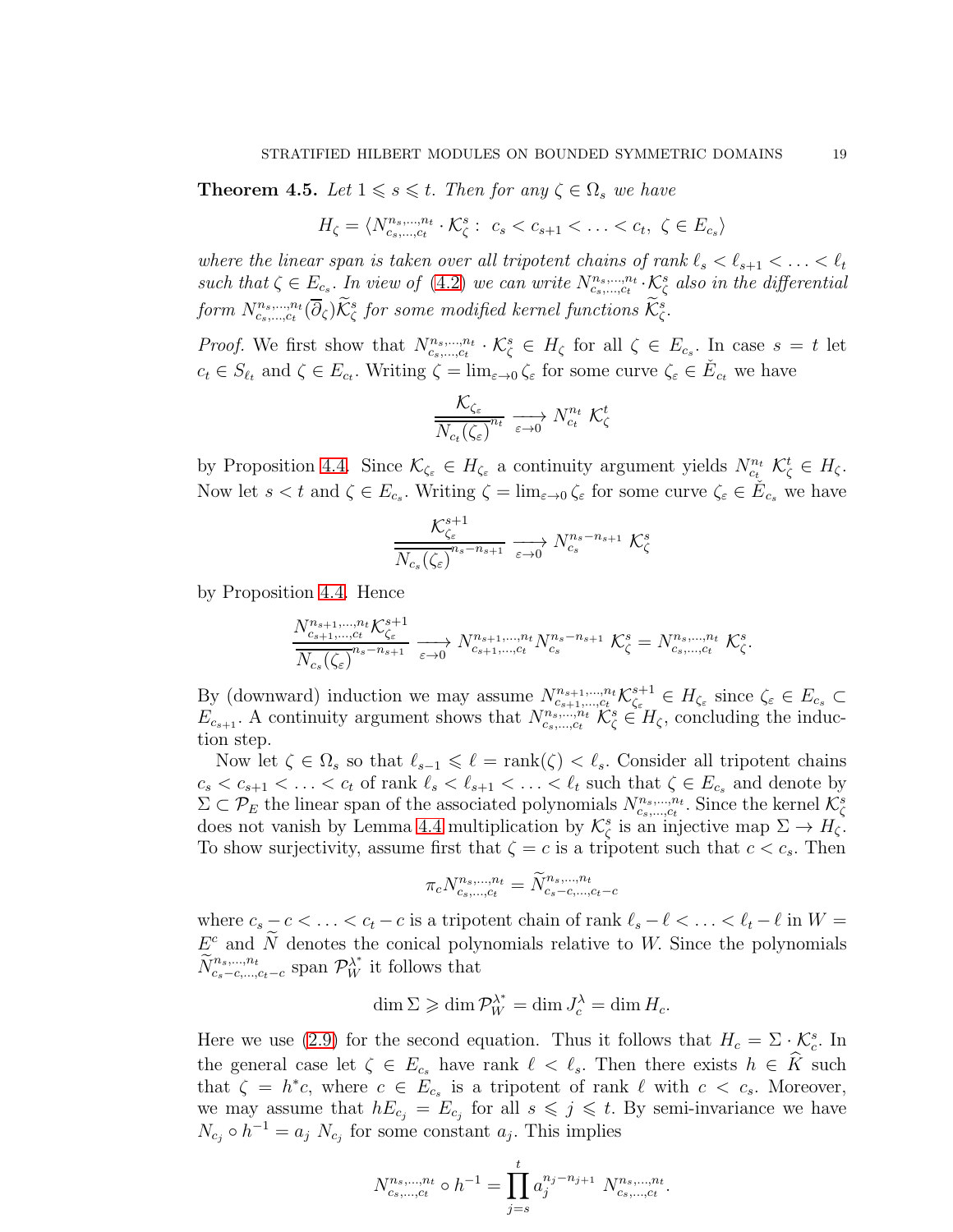On the other hand, the K-invariance of  $\mathcal{K}^s$  implies  $\mathcal{K}^s_{\zeta} = \mathcal{K}^s_{h^*c} = \mathcal{K}^s_c \circ h$ . It follows that

$$
N_{c_s,\dots,c_t}^{n_s,\dots,n_t} \mathcal{K}_{\zeta}^s = \left( \left( N_{c_s,\dots,c_t}^{n_s,\dots,n_t} \circ h^{-1} \right) \mathcal{K}_{c}^s \right) \circ h = \prod_{j=s}^t a_j^{n_j - n_{j+1}} \left( N_{c_s,\dots,c_t}^{n_s,\dots,n_t} \mathcal{K}_{c}^s \right) \circ h.
$$

Using  $H_{\zeta} = H_{h^*c} = H_c \circ h$  the assertion follows in the general case.

If 
$$
\ell_{s-1} \le \ell < \ell_s
$$
 and  $\lambda = (\lambda_1, ..., \lambda_r) = (n_1^{(\ell_1 - \ell_2)}, ..., n_t^{(\ell_t)}, 0^{(r - \ell_t)}),$  we put  
\n
$$
\lambda^* = (\lambda_{\ell+1}, ..., \lambda_r) = (n_s^{(\ell_s - \ell)}, n_{s+1}^{(\ell_{s+1} - \ell_s)} ..., n_t^{(\ell_t)}, 0^{(r - \ell_t)})
$$

and  $\widehat{\lambda}^* = (\lambda_{\ell+1}^{(\ell)}, \lambda^*)$ . For any tripotent c of rank  $\ell$ , with Peirce 0-space  $W = E^c$ , there exists a cross-section [\[23\]](#page-26-0)  $\tau_{\hat{\lambda}^*}: \mathcal{P}_W^{\lambda^*} \to \mathcal{P}_E^{\hat{\lambda}^*}$  satisfying

$$
\tau_{\widehat{\lambda}^*} \widetilde{N}^{n_s,\dots,n_t}_{c_s-c,\dots,c_t-c} = N^{n_s,\dots,n_t}_{c_s,\dots,c_t}
$$

for all tripotent chains  $c_s < \ldots < c_t$  of rank  $\ell_s < \ldots < \ell_t$  such that  $c < c_s$ . Thus Theorem [4.5](#page-18-0) and its proof yield the "embedding theorem"

**Theorem 4.6.** For each tripotent  $c \in \Omega_s$  there is an isomorphism

$$
\mathcal{P}_W^{\lambda^*} \xrightarrow[\approx]{\Theta_c} H_c \subset H
$$

mapping  $\phi \in \mathcal{P}_W^{\lambda^*}$  to  $(\tau_{\widehat{\lambda}^*} \phi) \cdot \mathcal{K}_c^s \in H_c$ .

Beyond the tripotents, for any  $\zeta \in \Omega_s$  we define the embedding  $J_{\zeta}^{\lambda}$ Θ<sup>ζ</sup>  $\Rightarrow_{\approx} H_{\zeta}$  via the commuting diagram

$$
J_c^{\lambda} \xrightarrow{\Theta_c} H_c
$$
  

$$
J_c^{\lambda} \xrightarrow{\Theta_c} H_{\zeta}
$$
  

$$
J_c^{\lambda} \xrightarrow{\Theta_c} H_{\zeta}
$$

where  $h \in \widehat{K}$  satisfies  $\zeta = hc$ .

### 5. Geometric Realization

The famous results of Kodaira [\[18\]](#page-25-15) show that a compact Kähler manifold  $M$ , whose Kähler form  $\omega$  satisfies an integrality condition (a so-called Hodge manifold) can be embedded as an algebraic subvariety of a projective space  $P(V)$ . The underlying finite-dimensional vector space V (more precisely its linear dual space) has a geometric realization in terms of holomorphic sections of a suitable line bundle  $\mathcal L$  over M. For homogeneous compact Kähler manifolds, the Borel-Weil-Bott theorem [\[1\]](#page-25-16) gives a similar construction for the irreducible representations of compact semisimple Lie groups. In this section we show that such a "geometric" description also holds for the fibres of the localization bundle  $J_E^{\lambda}$ , for any "partition" ideal  $J^{\lambda}$ . While this realization, based on the complex geometry of Peirce 2-spaces, still needs Jordan theory, the underlying idea, using flags of certain subspaces ("slices") of E, may be susceptible to generalization.

The collection  $M_{\ell}$  of all Peirce 2-spaces  $U = E_c$ , for all tripotents  $c \in S_{\ell}$  of fixed rank  $\ell$ , is a compact Kähler manifold called the  $\ell$ -th **Peirce manifold**. In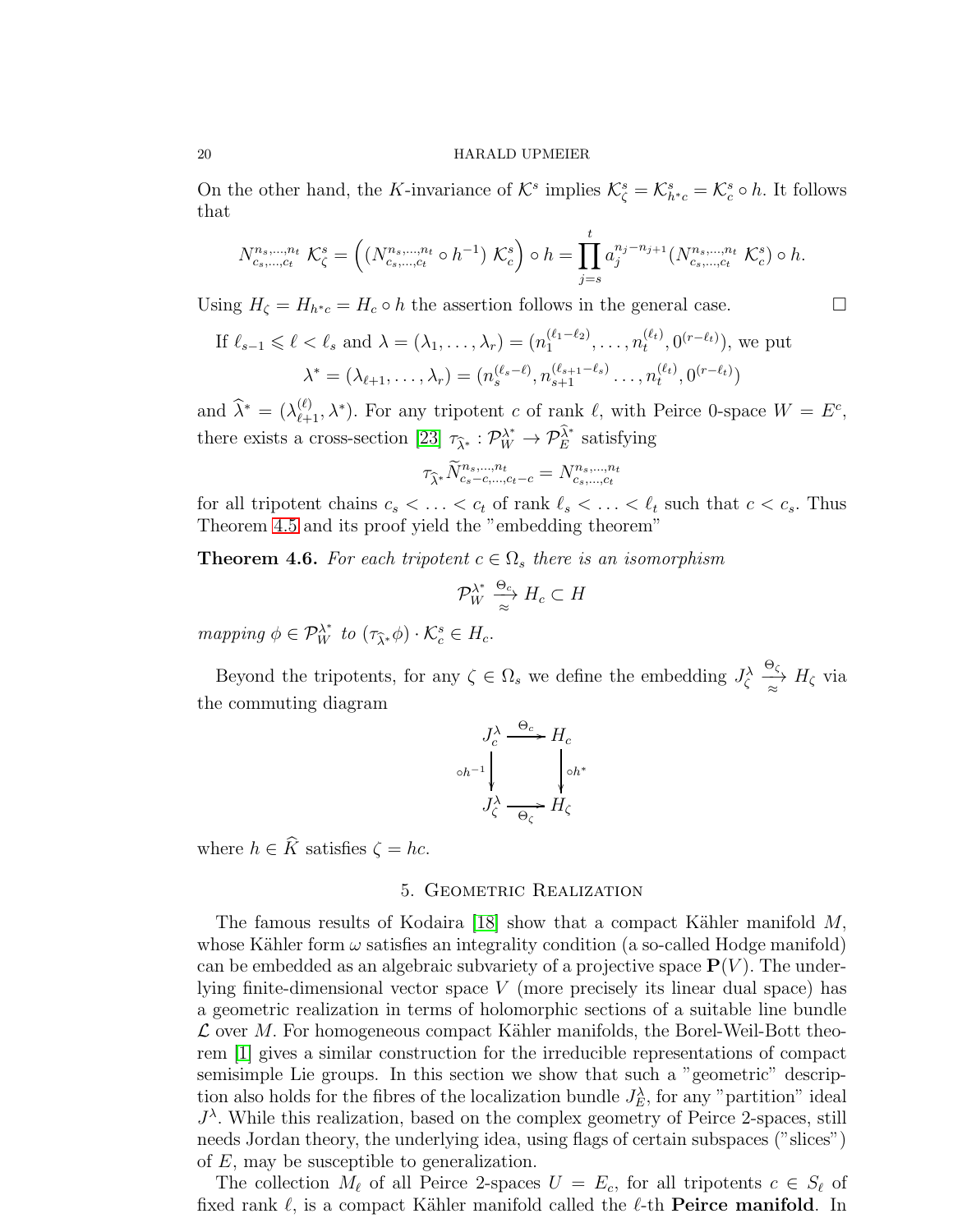the matrix case  $E = \mathbf{C}^{r \times s}$  and  $0 \leq \ell \leq r$  we may identify  $M_{\ell} \approx \text{Grass}_{\ell}(\mathbf{C}^{r}) \times$  $Grass_{\ell}(\mathbf{C}^s)$  as a product of Grassmann manifolds.

The structure group K acts transitively on each  $M_{\ell}$  by holomorphic transformations  $(h, U) \mapsto hU$ , and the restricted action of K is already transitive. It follows that

$$
M_{\ell} = \widehat{K}/\widehat{K}^{E_c} = K/K^{E_c}
$$

where  $\hat{K}^{E_c} := \{ \gamma \in \hat{K} : \gamma E_c = E_c \}$  is the closed complex subgroup fixing a given Peirce 2-space  $E_c$ .

<span id="page-20-0"></span>**Lemma 5.1.** If  $\gamma \in \widetilde{K}^{E_c}$  then the minor  $N_c$  satisfies

$$
N_c \circ \gamma^* = \overline{\chi_{\ell}(\gamma)} N_c
$$

where

$$
\chi_\ell(\gamma):=\Delta_c(\gamma c)
$$

is a holomorphic character of  $\widetilde{K}^{E_c}$ .

*Proof.* Since  $\gamma \in \widehat{K}^{E_c}$  preserves  $E_c$  the Peirce 2-projection  $P_c$  satisfies  $\gamma P_c = P_c \gamma P_c$ . Therefore  $P_c\gamma^* = P_c\gamma^*P_c$ . Since  $P_c\gamma P_c \in \hat{K}_{E_c}$  the semi-invariance of  $\Delta_c$  implies

$$
N_c(\gamma^* z) = \Delta_c(P_c \gamma^* z) = \Delta_c(P_c \gamma^* P_c z) = \Delta_c(P_c \gamma^* c) \Delta_c(P_c z) = \overline{\Delta_c(\gamma c)} N_c(z).
$$

Here we use

$$
\Delta_c(P_c\gamma^*c) = \Delta_c(P_c\gamma^*P_c c) = \Delta_c((P_c\gamma P_c)^*c) = \overline{\Delta_c(P_c\gamma P_c c)} = \overline{\Delta_c(\gamma c)}.
$$

As a consequence we obtain a holomorphic homogeneous line bundle

<span id="page-20-1"></span>
$$
\mathcal{L}_{\ell} := \{ [h, \xi] = [h\gamma, \chi_{\ell}(\gamma)\xi] : h \in \widehat{K}, \ \gamma \in \widehat{K}^{E_c}, \ \xi \in \mathbf{C} \}
$$
(5.1)

over  $M_{\ell}$ , with projection  $[h,\xi] \mapsto hE_c$ . By definition, the holomorphic sections  $\sigma : M_{\ell} \to \mathcal{L}_{\ell}$  have the form

$$
\sigma_{hE_c} = [h, \widetilde{\sigma}(h)]
$$

where the "homogeneous lift"  $\widetilde{\sigma}: K \to \mathbf{C}$  is a holomorphic map satisfying

$$
\widetilde{\sigma}(h\gamma) = \chi_{\ell}(\gamma) \; \widetilde{\sigma}(h)
$$

for all  $h \in \widehat{K}$ ,  $\gamma \in \widehat{K}^{E_c}$ .

Let  $\lambda \in \mathbb{N}_{+}^{r}$  be a partition written in the form  $(4.4)$ . The **Peirce flag mani**fold  $M_{\ell_1,\ldots,\ell_t}$  consists of all chains of Peirce 2-spaces  $U_1 \subset U_2 \subset \ldots \subset U_t$  such that rank $(U_s) = \ell_s$  for all  $s \leq t$ . The group  $\hat{K}$  acts on  $M_{\ell_1,\dots,\ell_t}$  by holomorphic transformations  $(h,(U_1,\ldots,U_t)) \mapsto (hU_1,\ldots,hU_t)$  and the restriction to K is already transitive. Thus

$$
M_{\ell_1,\dots,\ell_t} = \widehat{K}/\widehat{K}^{E_{c_1},\dots,E_{c_t}} = K/K^{E_{c_1},\dots,E_{c_t}}
$$

where  $\hat{K}^{E_{c_1},...,E_{c_t}} := \{ \gamma \in \hat{K} : \gamma E_{c_s} = E_{c_s} \ \forall \ 1 \leq s \leq t \}$  is the closed complex subgroup fixing the Peirce 2-flag  $E_{c_1} \subset \ldots \subset E_{c_t}$  for a chain of tripotents  $c_1 <$  $\ldots < c_t$  of rank  $\ell_1 < \ldots < \ell_t$ . We may choose  $c_s := e_{[\ell_s]}$ . As a consequence of Lemma [5.1](#page-20-0) the conical function

$$
N^{\lambda} := \prod_{s=1}^{t} N_{c_s}^{n_s - n_{s+1}} = N_{c_1}^{n_1 - n_2} N_{c_2}^{n_2 - n_3} \cdots N_{c_t}^{n_t}
$$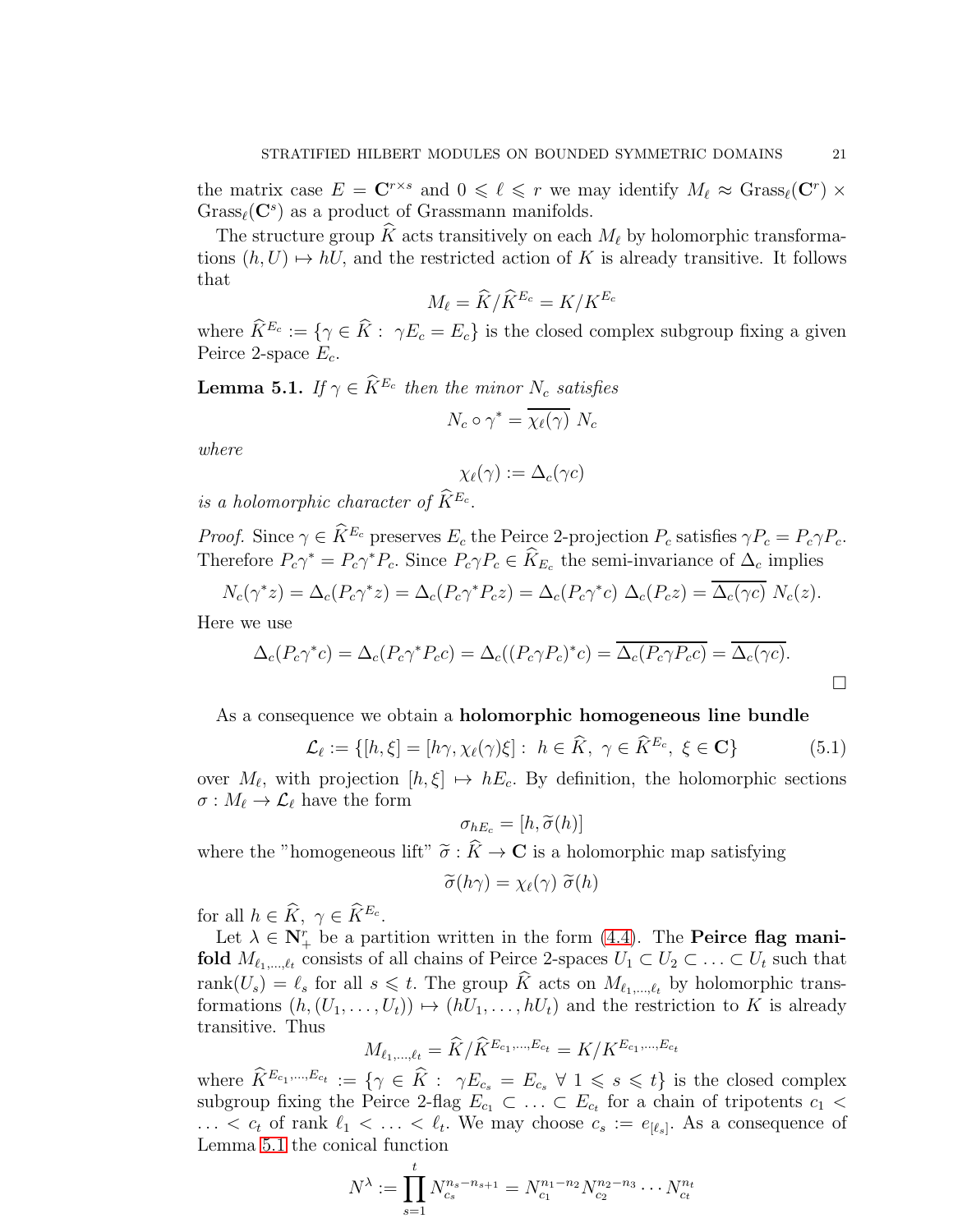satisfies

<span id="page-21-0"></span>
$$
N^{\lambda} \circ \gamma^* = \overline{\chi^{\lambda}(\gamma)} N^{\lambda}
$$
 (5.2)

for all  $\gamma \in \hat{K}^{E_{c_1},...,E_{c_t}}$ , where

$$
\chi^{\lambda}(\gamma) := \prod_{s=1}^{t} \Delta_{c_s}(\gamma c_s)^{n_s - n_{s+1}}
$$

is a holomorphic character of  $\widetilde{K}^{E_{c_1},...,E_{c_t}}$ . As a consequence we obtain a holomorphic homogeneous line bundle

<span id="page-21-2"></span>
$$
\mathcal{L}^{\lambda} := \{ [h, \xi] = [h\gamma, \chi^{\lambda}(\gamma)\xi] : h \in \widehat{K}, \ \gamma \in \widehat{K}^{E_{c_1}, \dots, E_{c_t}}, \ \xi \in \mathbf{C} \}
$$
(5.3)

over  $M_{\ell_1,\ldots,\ell_t}$ , with projection  $[h,\xi] \mapsto (hE_{c_1},\ldots,hE_{c_t})$ . By definition, the holomorphic sections  $\sigma : M_{\ell_1,\dots,\ell_t} \to \mathcal{L}^{\lambda}$  have the form

$$
\sigma_{hE_{c_1},...,hE_{c_t}}=[h,\widetilde{\sigma}(h)]
$$

where the homogeneous lift  $\tilde{\sigma}$ :  $\hat{K} \to \mathbf{C}$  is a holomorphic map satisfying

$$
\widetilde{\sigma}(h\gamma) = \chi^{\lambda}(\gamma) \; \widetilde{\sigma}(h)
$$

for all  $h \in \hat{K}$  and  $\gamma \in \hat{K}^{E_{c_1},...,E_{c_t}}$ . For  $t = 1$  we obtain the powers  $\mathcal{L}_{\ell}^n$  of the line bundle  $(5.1)$ .

We first describe the maximal fibre  $J_0^{\lambda} = \mathcal{P}_E^{\lambda}$  at  $\zeta = 0$ .

<span id="page-21-3"></span>**Theorem 5.2.** Any  $p \in \mathcal{P}_{E_\lambda}^{\lambda}$  defines a holomorphic section  $\sigma^p : M_{\ell_1,\dots,\ell_t} \to \mathcal{L}^{\lambda}$ , whose homogeneous lift  $\widetilde{\sigma}^p : \widetilde{K} \to \mathbf{C}$  is given by the Fischer-Fock inner product

<span id="page-21-1"></span>
$$
\tilde{\sigma}^p(h) = (N^\lambda \circ h^*|p) = (N^\lambda|p \circ h). \tag{5.4}
$$

This yields a  $\widehat{K}$ -equivariant isomorphism

$$
\mathcal{P}_E^{\lambda} \underset{\approx}{\xrightarrow{ \Theta}} \Gamma(M_{\ell_1,\ldots,\ell_t}, \mathcal{L}^{\lambda}), \ p \mapsto \sigma^p.
$$

*Proof.* To check the homogeneity condition, let  $\gamma \in \tilde{K}^{E_{c_1},...,E_{c_t}}$ . Then [\(5.2\)](#page-21-0) implies

$$
\widetilde{\sigma}^p(h\gamma) = (N^\lambda \circ (h\gamma)^*|p) = (N^\lambda \circ \gamma^* \circ h^*|p)
$$

$$
= (\overline{\chi^\lambda(\gamma)} N^\lambda \circ h^*|p) = \chi^\lambda(\gamma) (N^\lambda \circ h^*|p) = \chi^\lambda(\gamma) \widetilde{\sigma}^p(h).
$$

Since  $\mathcal{P}_{\mathcal{L}}^{\lambda}$  is the linear span of polynomials  $N^{\lambda} \circ h^*$  the map  $\Theta$  is injective. For any  $h, h' \in \widehat{K}$  we have

$$
\widetilde{\sigma}^{p\circ h}(h') = (N^{\lambda} | (p \circ h) \circ h') = (N^{\lambda} | (p \circ (hh')) = \widetilde{\sigma}^p(hh') = (\widetilde{h^{-1} \cdot \sigma^p})(h'),
$$

proving invariance

$$
\sigma^{p \circ h} = h^{-1} \cdot \sigma^p
$$

under  $h \in \hat{K}$ . Realizing  $M_{\ell_1,\ldots,\ell_t} = \hat{K}/\hat{K}^{E_{c_1},\ldots,E_{c_t}}$  as a Lie theoretic flag manifold [\[3\]](#page-25-17) the Borel-Weil-Bott theorem shows that  $\Gamma(M_{\ell_1,\ldots,\ell_t},\mathcal{L}^{\lambda})$  is  $\hat{K}$ -irreducible. Thus the map  $\Theta$  is surjective and hence an isomorphism.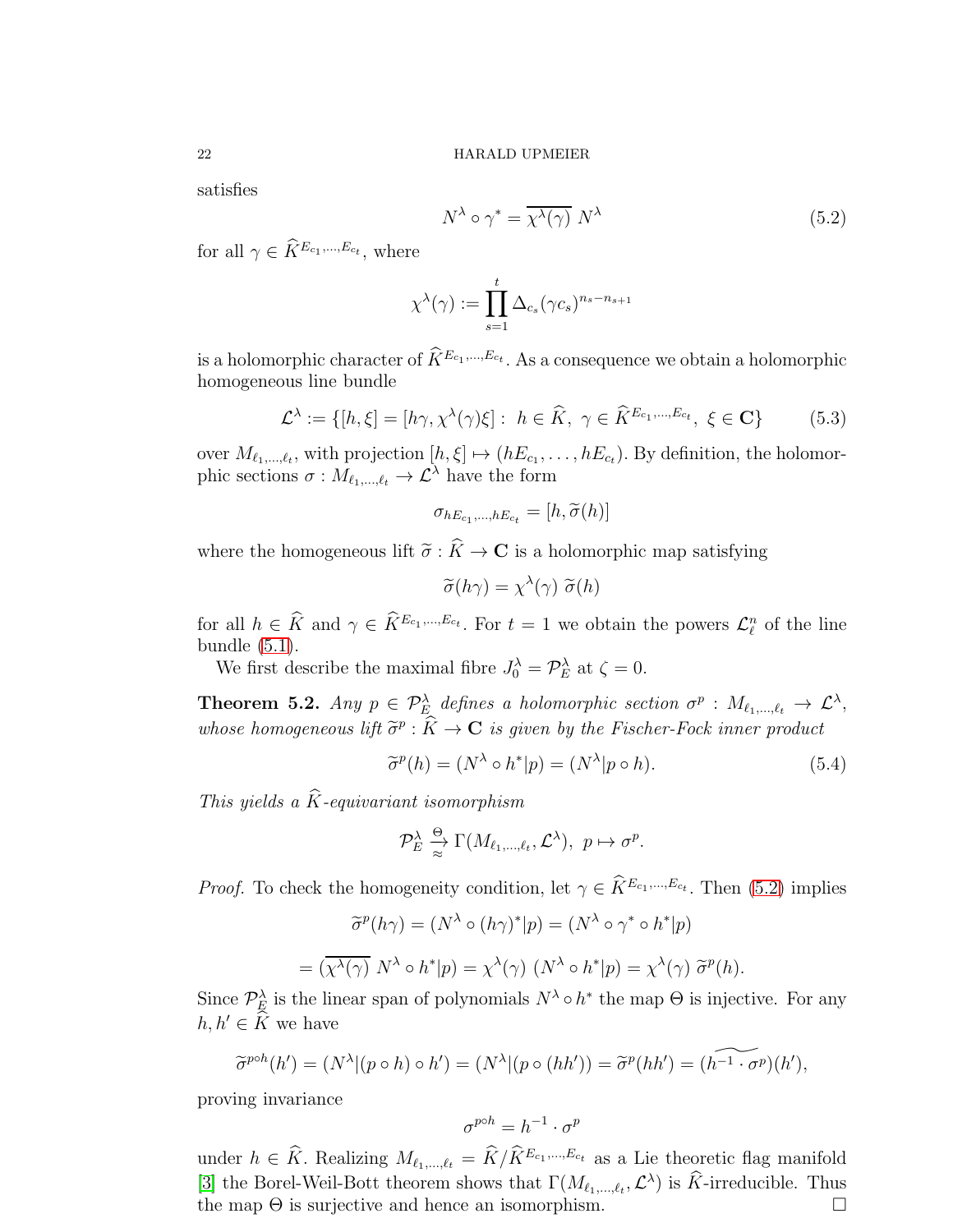As an example, consider the partitions

$$
n^{(\ell)}:=(n,\ldots,n,0,\ldots,0)
$$

with  $n > 0$  repeated  $\ell$  times. Here  $t = 1$  and one obtains an isomorphism (cf. [\[3\]](#page-25-17))

$$
\mathcal{P}_E^{n^{(\ell)}} \approx \Gamma(M_\ell, \mathcal{L}_\ell^n),
$$

where  $\mathcal{L}_{\ell}^{n}$  is the *n*-th tensor power of the line bundle  $\mathcal{L}_{\ell}$  defined by [\(5.1\)](#page-20-1). If  $\ell = r$ and E is unital with unit element e, then  $M_r = \{E\}$  is a singleton and  $\mathcal{P}_E^{n^{(r)}}$  $E^{n(r)}$  is 1dimensional, spanned by  $N_e^n$ . If  $\ell$  is arbitrary and  $n = 1$  we have the "fundamental" partitions and

$$
\mathcal{P}_E^{1^{(\ell)}} \approx \Gamma(M_\ell,\mathcal{L}_\ell).
$$

In the simplest case  $\ell = 1$  we obtain a kind of projective space  $M_1$  consisting of all Peirce 2-spaces of rank 1, or equivalently, all lines spanned by tripotents of rank 1. The associated "tautological" line bundle

$$
\mathcal{T} = \bigcup_{U \in M_1} U
$$

has no holomorphic sections. On the other hand each  $f \in E^*$  yields a holomorphic section  $\sigma^f : M \to \mathcal{T}^*$  of the dual line bundle

$$
\mathcal{T}^* = \bigcup_{U \in M_1} U^*
$$

via

$$
M_1 \ni U \mapsto \sigma_U^f := f|_U \in \mathcal{T}_U^*.
$$

The calculation

$$
\sigma_{hU}^{f \circ h^{-1}} = (f \circ h^{-1})|_{hU} = (f|_U) \circ h^{-1} = \sigma_U^f \circ h^{-1} = (h \cdot \sigma^f)_{hU}
$$

shows that  $h \cdot \sigma^f = \sigma^{f \circ h^{-1}}$ . The homogeneous lift  $\tilde{\sigma}^f : \hat{K} \to \mathbf{C}$  is given by

 $\widetilde{\sigma}^f(h) := f(he_1).$ 

If  $\gamma \in \tilde{K}^{E_{e_1}}$  then  $\gamma e_1 = \chi_1(\gamma)e_1$  for the holomorphic character  $\chi_1 : \tilde{K}^{E_{e_1}} \to \mathbb{C}^\times$ given by  $\chi_1(\gamma) = (\gamma e_1|e_1) = N_{e_1}(\gamma e_1)$ . This is covered by the general formula [\(5.4\)](#page-21-1):

**Lemma 5.3.** For each  $f \in E^* = \mathcal{P}_E^{1,0,\dots,0}$  we have

$$
\widetilde{\sigma}^f(h) = (N_{e_1} \circ h^* | f)
$$

*Proof.* Putting  $fz := (z|v)$  the relation

$$
(N_{e_1} \circ h^*)(z) = N_{e_1}(h^*z) = (h^*z|e_1) = (z|he_1)
$$

implies

$$
(N_{e_1} \circ h^* | f) = ((\cdot | he_1)|(\cdot | v)) = (he_1 | v) = f(he_1).
$$

In order to describe the localization  $J_{\zeta}^{\lambda}$  at non-zero points  $\zeta$  of rank  $\ell$ , where  $\ell_{s-1} \leq \ell \leq \ell_s$ , we pass to certain submanifolds of the Peirce flag manifold. Consider the "incidence space"

$$
M_{\ell_s, ..., \ell_t}^{\zeta} := \{ (U_s, ..., U_t) \in M_{\ell_s, ..., \ell_t} : \ \zeta \in U_s \}
$$

 $\Box$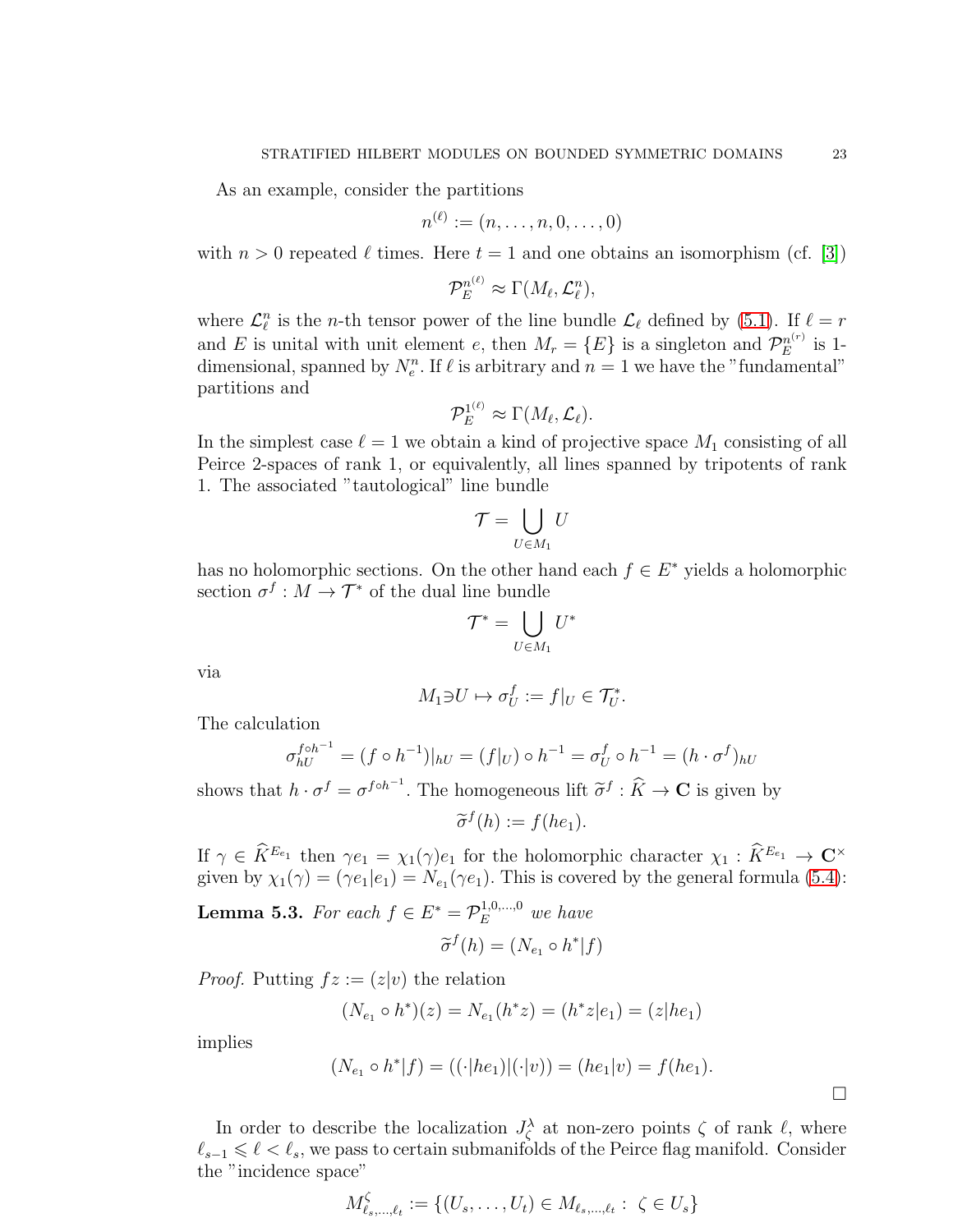and the "polar space"

$$
M_{\ell_s-\ell,\ldots,\ell_t-\ell}^{\zeta^*} := \{ (W_s,\ldots,W_t) \in M_{\ell_s-\ell,\ldots,\ell_t-\ell} : W_t \square \zeta^* = 0 \}.
$$

For a tripotent  $\zeta = c$  this means that the flag is contained in  $W = E^c$ . These compact submanifolds are closely related: If  $(U_s, \ldots U_t) \in M_{\ell_s, \ldots, \ell_t}^{\zeta}$  then the Peirce 0spaces  $W_k := U_k^c$  form a flag  $(W_s, \ldots, W_t) \in M_{\ell_s - \ell, \ldots, \ell_t - \ell}^{\zeta^*}$ . Conversely, if  $(W_s, \ldots, W_t) \in$  $M_{\ell_s-\ell,\ldots,\ell_t-\ell}^{\zeta^*}$  and we put  $W_k := W_{c_k}^2$  for a tripotent chain  $c_s < \ldots < c_t$  of rank  $\ell_s - \ell < \cdots < \ell_t - \ell$  in W, then  $c + c_s < \ldots < c + c_t$  is a tripotent chain of rank  $\ell_s < \ldots < \ell_t$  in E and  $U_k := E_{c+c_k}^2$  defines a flag  $(U_s, \ldots U_t) \in M_{\ell_s}^{\zeta}$  $\zeta_{s,\ldots,\ell_t}$ . Moreover, if  $c'_k \sim c_k$  are Peirce equivalent in W, then  $c + c'_k \sim c + c_k$  are Peirce equivalent in E.

The closed complex subgroup

$$
\widehat{K}^{\zeta} := \{ \kappa \in \widehat{K} : \kappa \zeta = \zeta \}
$$

acts transitively on the incidence space  $M_{\ell_s,\dots,\ell_t}^{\zeta}$  and, similarly, the closed complex subgroup

$$
\widehat{K}^{\zeta*} := \{ \kappa \in \widehat{K} : \kappa^* \in \widehat{K}^{\zeta} \} = \{ \kappa \in \widehat{K} : \kappa^* \zeta = \zeta \}
$$

acts transitively on the polar space  $M_{\ell_s-\ell,\dots,\ell_t-\ell}^{\zeta^*}$  since  $h(z\Box\zeta^*)h^{-1} = (hz)\Box(h^{-*}\zeta)^*$ for all  $h \in \widehat{K}$ . Therefore

$$
M^{\zeta*}_{\ell_s-\ell,\ldots,\ell_t-\ell}=\widehat{K}^{\zeta*}/(\widehat{K}^{\zeta*})^{W_{cs},\ldots,W_{ct}}
$$

where

$$
(\widehat{K}^{\zeta*})^{W_{c_s},\dots,W_{c_t}} = \{ \gamma \in \widehat{K}^{\zeta*} : \ \gamma W_{c_j} = W_{c_j} \ \forall \ s \leqslant j \leqslant t \}
$$

and  $W_{c_s} \subset \ldots \subset W_{c_t} \subset W$  is the Peirce 2-flag for a given chain of tripotents  $c_s < \ldots < c_t$  in W of type  $\ell_s - \ell < \ldots < \ell_t - \ell$ . We may choose  $c_j := e_{\ell+1} \ldots + e_{\ell_j}$ . The restriction homomorphism

$$
\widehat{K}^{\zeta*} \to \widehat{K}_W, \ \kappa \mapsto \kappa|_W
$$

defines a biholomorphic map

<span id="page-23-0"></span>
$$
M_{\ell_s-\ell,...,\ell_t-\ell}^{\zeta^*} = \hat{K}^{\zeta^*}/(\hat{K}^{\zeta^*})^{W_{cs}...,W_{c_t}} \xrightarrow{\varrho} \hat{K}_W/\hat{K}_W^{W_{cs}...,W_{c_t}} = M_{\ell_s-\ell,...,\ell_t-\ell}^W
$$
(5.5)

where

$$
\widehat{K}_W^{W_{c_s}\dots,W_{c_t}} = \{ \gamma \in \widehat{K}_W : \ \gamma W_{c_j} = W_{c_j} \ \forall \ s \leqslant j \leqslant t \}
$$

and  $M_{\ell_s-\ell,\ldots,\ell_t-\ell}^W$  denotes the Peirce flag manifold relative to W. Now consider the truncated partition  $\lambda^*$  of length  $r - \ell$ . Then the conical function relative to W is

$$
N_W^{\lambda^*} = \prod_{j=s}^t \widetilde{N}_{c_j}^{n_j - n_{j+1}}
$$

and there is a holomorphic character

$$
\chi_W^{\lambda^*}(\gamma) := \prod_{j=s}^t \widetilde{N}_{c_j}(\gamma c_j)^{n_j - n_{j+1}}
$$

on  $\widehat{K}_W^{W_{c_s},...,W_{c_t}}$  such that

$$
N^{\lambda^*}_W\circ\gamma^*=\overline{\chi^{\lambda^*}_W(\gamma)}\ N^{\lambda^*}_W
$$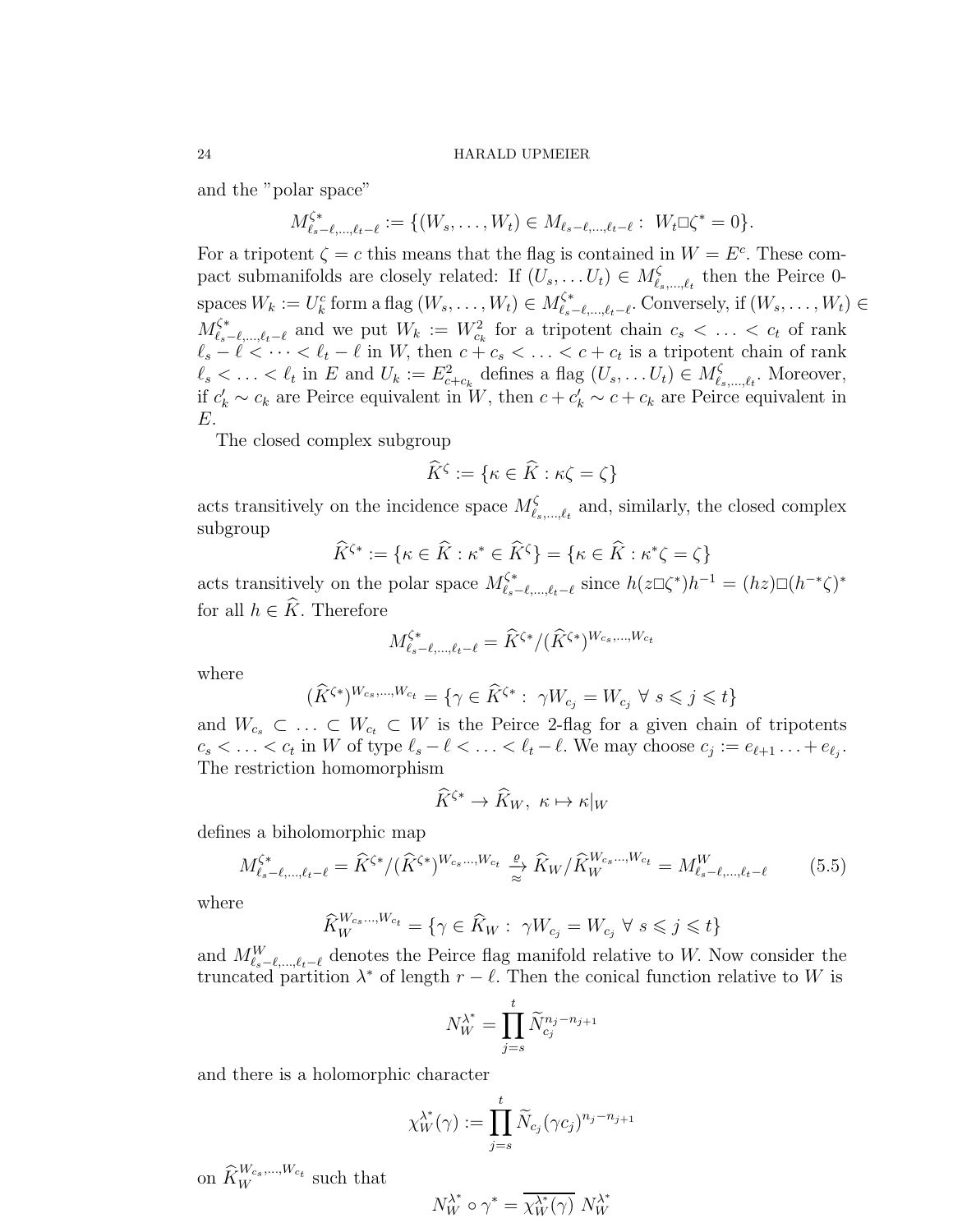for all  $\gamma \in \widehat{K}_{W}^{W_{c_s},...,W_{c_t}}$ . Let  $\mathcal{L}_{W}^{\lambda^*}$  denote the associated holomorphic line bundle on  $M_{\ell_s-\ell,\ldots,\ell_t-\ell}^W$  defined as in [\(5.3\)](#page-21-2). A holomorphic section  $\sigma : M_{\ell_s-\ell,\ldots,\ell_t-\ell}^W \to \mathcal{L}_W^{\lambda^*}$  is characterized by its homogeneous lift  $\tilde{\sigma} : \hat{K}_W \to \mathbf{C}$  satisfying

$$
\widetilde{\sigma}(\kappa \gamma) = \chi_W^{\lambda^*}(\gamma) \ \widetilde{\sigma}(\kappa)
$$

for all  $\kappa \in \widehat{K}_W$  and  $\gamma \in \widehat{K}_W^{W_{c_s} \dots W_{c_t}}$ . Via the isomorphism [\(5.5\)](#page-23-0) we obtain a holomorphic pull-back line bundle  $\mathcal{L}^{\lambda^*}_{\zeta} = \varrho^* \mathcal{L}^{\lambda^*}_{W}$  such that holomorphic sections  $\sigma: M_{\ell_s-\ell,\dots,\ell_t-\ell}^{\zeta*}\to \mathcal{L}_{\zeta}^{\lambda^*}$  $\lambda^*$  are characterized by the homogeneous lift  $\tilde{\sigma}$  :  $\tilde{K}^{\zeta*} \to \mathbf{C}$ satisfying

$$
\widetilde{\sigma}(\kappa \gamma) = \chi_W^{\lambda^*}(\gamma|_W) \ \widetilde{\sigma}(\kappa) = \prod_{j=s}^t \widetilde{N}_{c_j}(\gamma c_j)^{n_j - n_{j+1}} \ \widetilde{\sigma}(\kappa)
$$

for all  $\kappa \in \tilde{K}^{\zeta*}$  and  $\gamma \in (\tilde{K}^{\zeta*})^{W_{cs},...,W_{ct}}$ . All of this holds in particular when  $\zeta = c$ is a tripotent of rank  $\ell$ .

**Theorem 5.4.** Write  $\lambda \in \mathbb{N}_{+}^{r}$  in the form [\(4.4\)](#page-15-1). Let c be a tripotent of rank  $\ell$ with Peirce 0-space W, such that  $\ell_{s-1} \leq \ell < \ell_s$ . Consider the truncated partition

$$
\lambda^* = (\lambda_{\ell+1}, \ldots, \lambda_r) = (n_s^{(\ell_s - \ell)}, n_{s+1}^{(\ell_{s+1} - \ell_s)}, \ldots, n_t^{(\ell_t - \ell_{t-1})}).
$$

Then there is an isomorphism

$$
J_c^{\lambda} \approx \mathcal{P}_W^{\lambda^*} \xrightarrow[\approx]{\Theta_c} \Gamma(M_{\ell_s,\ldots,\ell_t}^{c^*}, \mathcal{L}_c^{\lambda^*})
$$

which is defined as follows: Any  $\phi \in \mathcal{P}_W^{\lambda^*}$  defines a holomorphic section  $\sigma^{\phi}$ :  $M^{c\ast}_{\ell_s,\ldots,\ell_t}\to \mathcal{L}_c^{\lambda^*}$  $\stackrel{\lambda^*}{\longrightarrow}$ , whose homogeneous lift  $\widetilde{\sigma}^\phi:\widetilde{K}^{c*}\to {\bf C}$  is given by the Fischer-Fock inner product ∗

$$
\widetilde{\sigma}^{\phi}(\kappa) = (N_W^{\lambda^*} | \phi \circ \kappa|_W)
$$

for all  $\kappa \in \widetilde{K}^{c*}$ .

Proof. Applying Theorem [5.2](#page-21-3) to W we have

$$
\mathcal{P}^{\lambda^*}_{W} \xrightarrow[\approx]{\Theta_W} \Gamma(M_{\ell_s-\ell,\ldots,\ell_t-\ell}^W, \mathcal{L}_W^{\lambda^*})
$$

via the map  $\phi \mapsto \sigma_W^{\phi}$  with homogeneous lift

$$
\widetilde{\sigma}_W^{\phi}(\kappa) = (N_W^{\lambda^*} | \phi \circ \kappa)
$$

for all  $\kappa \in \widehat{K}_W$ . Passing to  $\Gamma(M_{\ell_s,\ldots,\ell_t}^{c^*}, \mathcal{L}_c^{\lambda^*})$  $\lambda^*$ ) via the isomorphism [\(5.5\)](#page-23-0), the assertion follows.  $\Box$ 

We finally describe a similar isomorphism for non-tripotent points  $\zeta \in \check{E}_{\ell}$ . Write  $\zeta = hc$  for some  $h \in \hat{K}$ . Then  $h^{-*}\hat{K}^{c*}h^* = \hat{K}^{\zeta*}$  and

$$
h^{-*}(\widehat{K}^{c*})^{W_{c_s},...,W_{c_t}}h^* = (\widehat{K}^{\zeta*})^{h^{-*}W_{c_s},...,h^{-*}W_{c_t}}
$$

for the Peirce 2-flag  $h^{-*}W_{c_s} \subset \ldots \subset h^{-*}W_{c_t} \subset h^{-*}W \subset E$ . Thus we obtain a commuting diagram

$$
\widehat{K}^{c*}/(\widehat{K}^{c*})^{W_{c_s} \dots, W_{c_t}} \longrightarrow M_{\ell_s-\ell,\dots,\ell_t-\ell}^{c*}.
$$
\n
$$
\widehat{K}^{\zeta*}/(\widehat{K}^{\zeta*})^{h^{-*}W_{c_s} \dots, h^{-*}W_{c_t}} \longrightarrow M_{\ell_s-\ell,\dots,\ell_t-\ell}^{\zeta*}
$$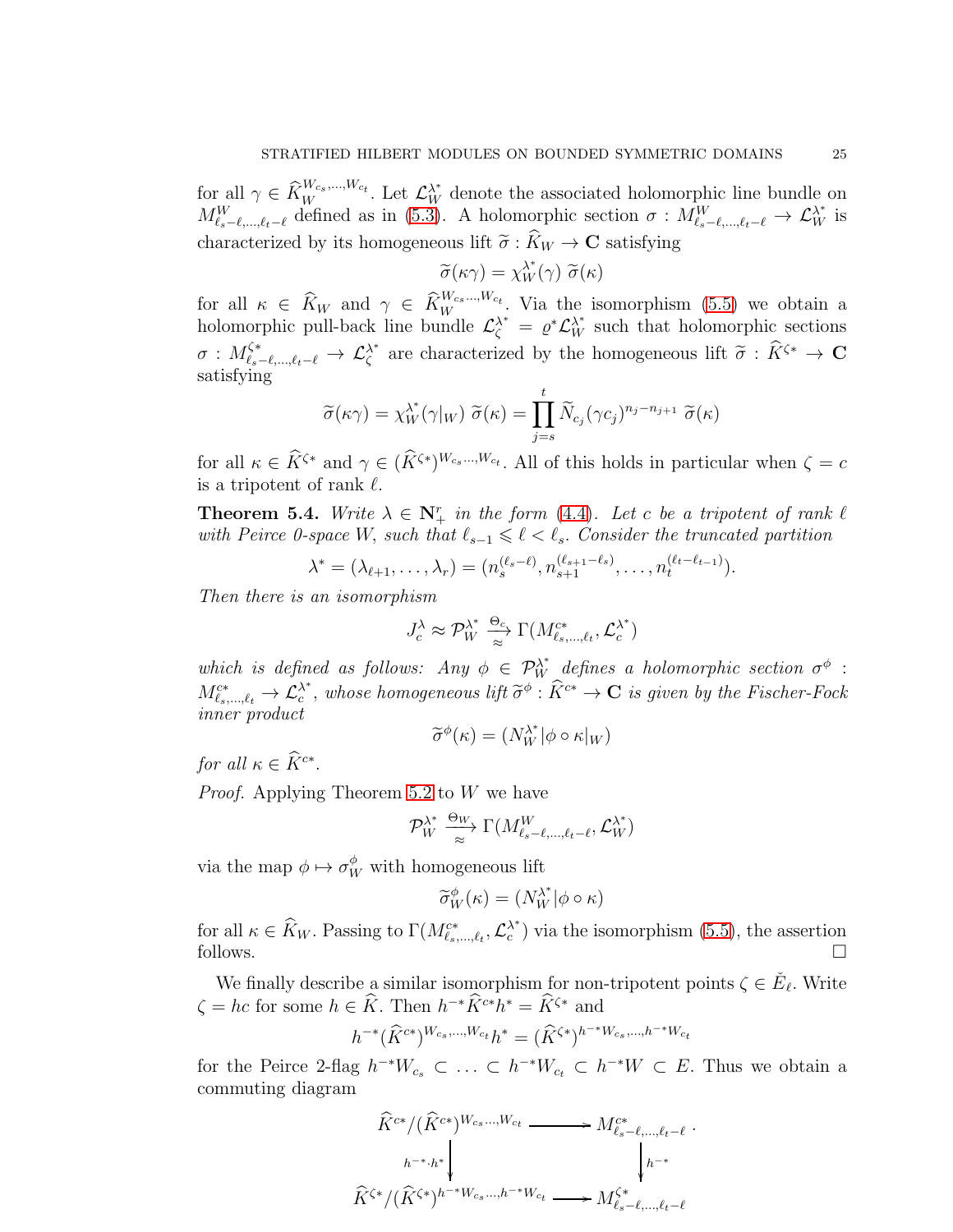Now the isomorphism

$$
J_{\zeta}^{\lambda} \stackrel{\Theta_{\zeta}}{\underset{\approx}{\longrightarrow}} \Gamma(\widehat{K}^{\zeta*}/(\widehat{K}^{\zeta*})^{h^{-*}W_{c_s}\ldots,h^{-*}W_{c_t}},\mathcal{L}_{\zeta}^{\lambda^*}).
$$

is defined via the commuting diagram

$$
J_c^{\lambda} \xrightarrow{\Theta_c} \Gamma(\widehat{K}^{c*}/(\widehat{K}^{c*})^{W_{c_s}\dots,W_{c_t}}, \mathcal{L}_c^{\lambda^*})
$$
  
\n
$$
\circ h \uparrow \approx \qquad \qquad \approx \qquad \qquad \sim \qquad \sim \mathcal{L}_{\zeta} h^{*,h^{-*}}
$$
  
\n
$$
J_c^{\lambda} \xrightarrow{\Theta_c} \Gamma(\widehat{K}^{\zeta*}/(\widehat{K}^{\zeta*})^{h^{-*}W_{c_s}\dots,h^{-*}W_{c_t}}, \mathcal{L}_c^{\lambda^*})
$$

This demonstrates that the bundle  $J_{\zeta}^{\lambda}$  depends in an anti-holomorphic way on  $\zeta$ .

Data Availability Statement: The author confirms that the data supporting the findings of this study are available within the article.

### **REFERENCES**

- <span id="page-25-16"></span><span id="page-25-5"></span>[1] D. Akhiezer: Lie Group Actions in Complex Analysis. Vieweg (1995)
- [2] J. Arazy: A survey of invariant Hilbert spaces of analytic functions on bounded symmetric domains. Contemp. Math. 185 (1995), 7-65
- <span id="page-25-17"></span>[3] J. Arazy, H. Upmeier: Jordan Grassmann manifolds and intertwining operators for weighted Bergman spaces. Proc. Cluj-Napoca, A. Doria (ed.), Cluj University Press (2008), 25-53
- <span id="page-25-4"></span>[4] S. Biswas, G. Misra, M. Putinar: Unitary invariants for Hilbert modules of finite rank. J. Reine Angew. Math. 662 (2012), 165-204
- <span id="page-25-6"></span><span id="page-25-0"></span>[5] Cho-Ho Chu: Bounded Symmetric Domains in Banach Spaces. World Scientific (2021)
- <span id="page-25-13"></span>[6] C. Cowen, R. Douglas: Complex geometry and operator theory. Acta Math. 141 (1978), 187-261
- [7] C. deConcini, D. Eisenbud, C. Procesi: Young diagrams and determinantal varieties. Invent. Math. 56 (1980), 129-165
- <span id="page-25-2"></span>[8] Y. Duan, K. Guo: Dimension formula for localization of Hilbert modules. J. Operator Theory 62 (2009), 439-452
- <span id="page-25-1"></span>[9] R. Douglas, G. Misra, C. Varughese: On quotient modules - the case of arbitrary multiplicity, J. Funct. Anal. 174 (2000), 364-398
- [10] M. Englis, H. Upmeier: Reproducing kernel functions and asymptotic expansions on Jordan-Kepler varieties, Adv. Math. 347 (2019), 780-826
- <span id="page-25-11"></span>[11] J. Faraut, A. Korányi, Function spaces and reproducing kernels on bounded symmetric domains. J. Funct. Anal. 88 (1990), 64-89
- <span id="page-25-7"></span><span id="page-25-3"></span>[12] J. Faraut, A. Kor´anyi, Analysis on Symmetric Cones. Clarendo Press, Oxford (1994)
- [13] G. Fischer: Lineare Faseräume und kohärente Modulgarben über komplexen Räumen. Arch. Math. 18 (1967), 609-617
- [14] K. Guo: Algebraic reduction for Hardy submodules over polydisk algebras. J. Operator Theory 41 (1999), 127-138
- [15] A. Kor´anyi, G. Misra: A classification of homogeneous operators in the Cowen-Douglas class, Adv. Math. 226 (2011), 5338-5360
- <span id="page-25-12"></span><span id="page-25-8"></span>[16] O.Loos: Jordan Pairs. Springer Lect. Notes Math. 460 (1975)
- <span id="page-25-15"></span>[17] O. Loos: Bounded Symmetric Domains and Jordan Pairs. Univ. of California, Irvine (1977)
- <span id="page-25-14"></span>[18] : J. Morrow, K. Kodaira: Complex Manifolds. AMS Chelsea Publishing (2006)
- [19] E. Neher: An expansion formula for the norm function of a Jordan algebra. Arch. Math. 69 (1997), 105-111
- <span id="page-25-10"></span>[20] W. Schmid: Die Randwerte holomorpher Funktionen auf hermitesch symmetrischen Räumen. Invent. Math. 9 (1969), 61-80
- <span id="page-25-9"></span>[21] H. Upmeier: Jordan algebras and harmonic analysis on symmetric spaces. Amer. J. Math. 108, 1-25